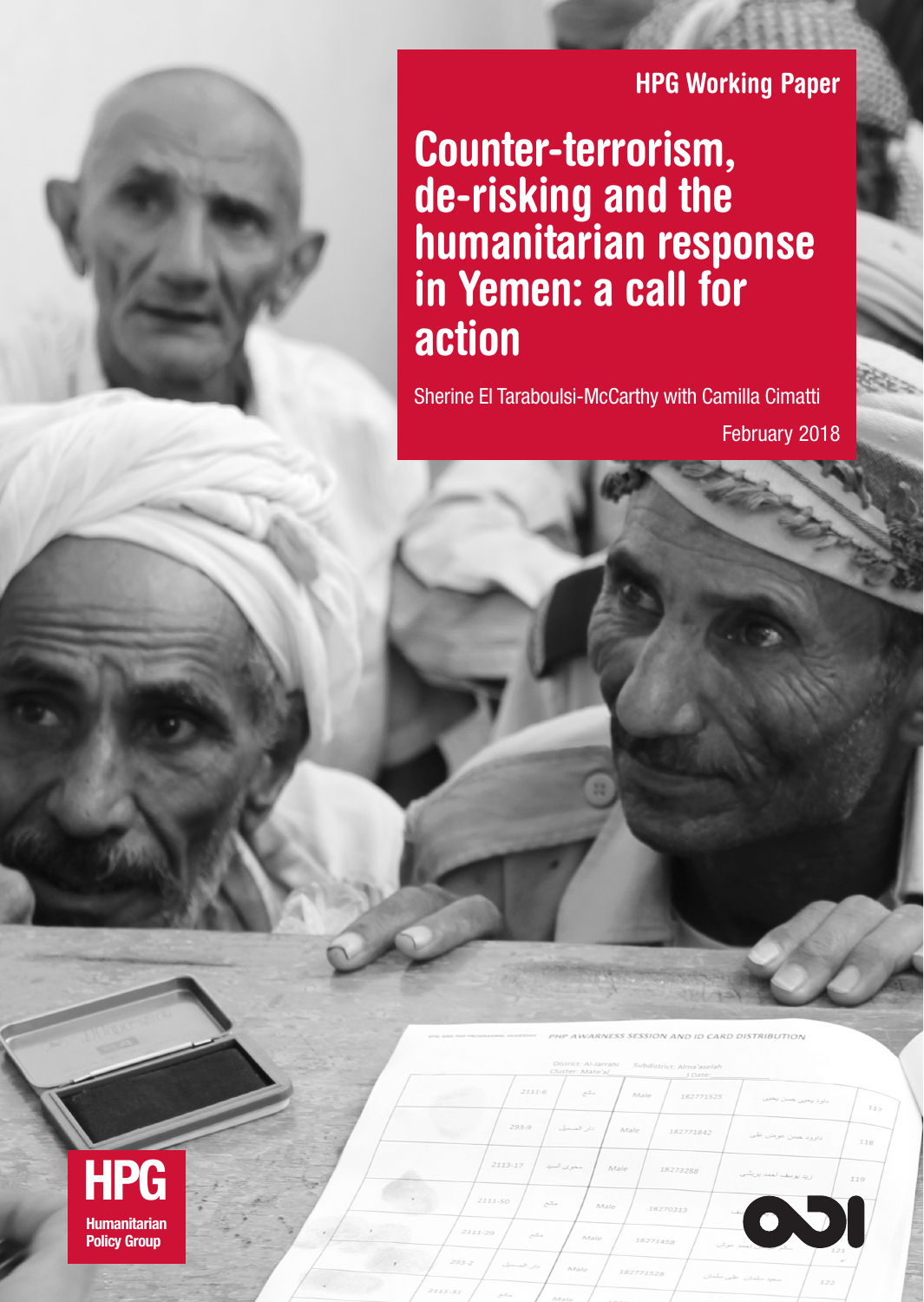### **About the authors**

Sherine El Taraboulsi-McCarthy is a Research Fellow at the Humanitarian Policy Group (HPG) at the Overseas Development Institute (ODI).

Camilla Cimatti was a Masters student in the Department of International Development, London School of Economics and Political Science.

### **Acknowledgments**

This study is part of a larger project on the impact of bank de-risking on local humanitarian organisations together with the London School of Economics and Political Science. The authors are grateful to the local and international NGOs that took part in this research and shared their experiences and recommendations. The information and views presented in the paper are the author's.

Humanitarian Policy Group Overseas Development Institute 203 Blackfriars Road London SE1 8NJ United Kingdom

Tel. +44 (0) 20 7922 0300 Fax. +44 (0) 20 7922 0399 Email: hpgadmin@odi.org Website: <http://www.odi.org/hpg>

© Overseas Development Institute, 2018

Readers are encouraged to quote or reproduce materials from this publication but, as copyright holders, ODI requests due acknowledgement and a copy of the publication. This and other HPG Reports are available from www.odi.org.uk/hpg.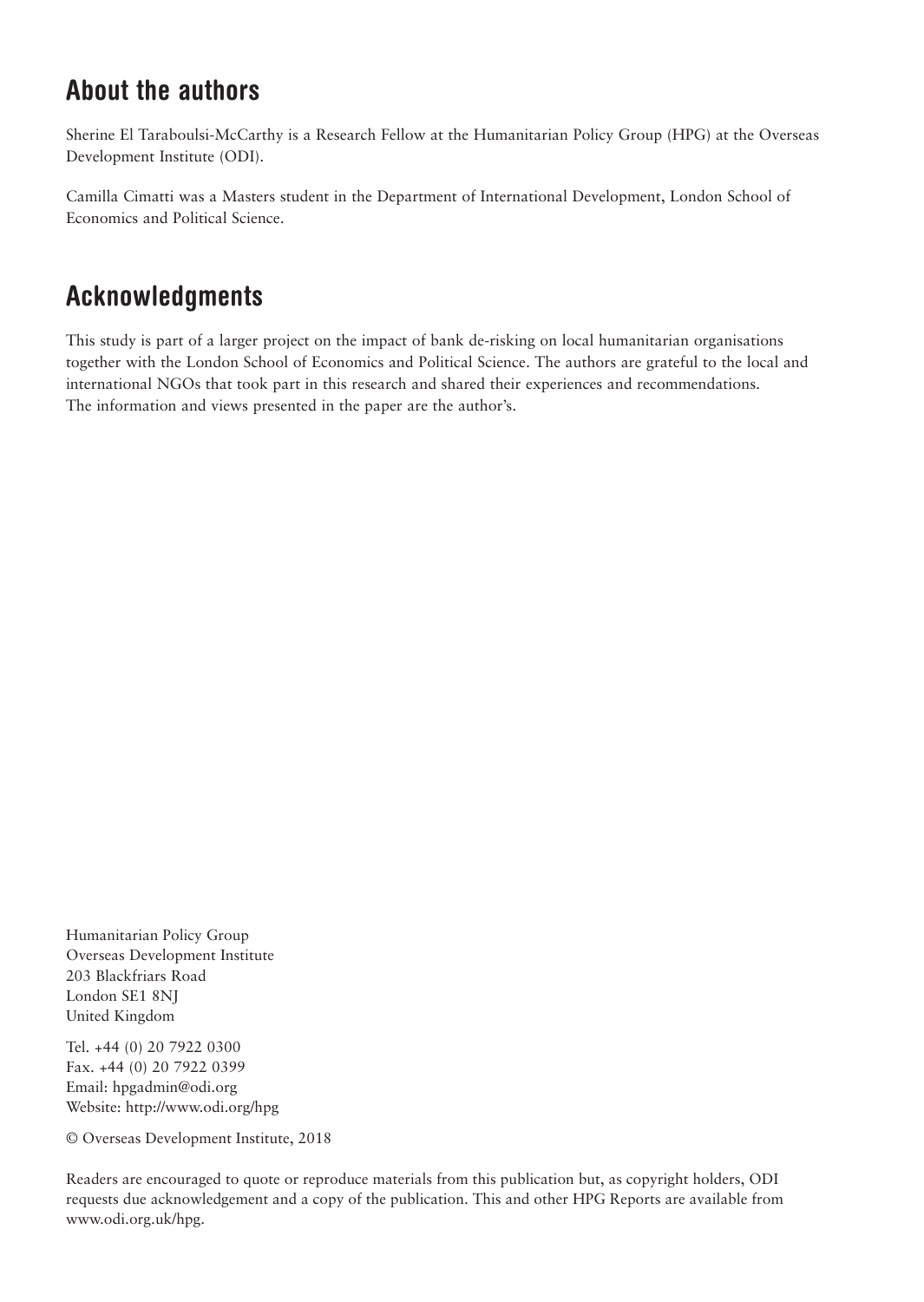# **Contents**

|             | <b>Executive summary</b>                                                     | $\overline{iii}$ |
|-------------|------------------------------------------------------------------------------|------------------|
| 1           | <b>Introduction</b>                                                          | $\mathbf{1}$     |
| $\mathbf 2$ | The global counter-terror finance regime and implications in the Middle East | 3                |
| 3           | Yemen post-2015: a complex humanitarian emergency                            | 5                |
| 4           | The financial and economic crisis and the role of the Central Bank           | 7                |
| 5           | De-risking and conflict in Yemen                                             | 9                |
|             | 5.1 De-risking and the humanitarian sector                                   | 9                |
| 6           | <b>Conclusion</b>                                                            | 11               |
|             | 6.1 Towards a holistic approach: a four-point proposal                       | 11               |
|             | <b>References</b>                                                            | 13               |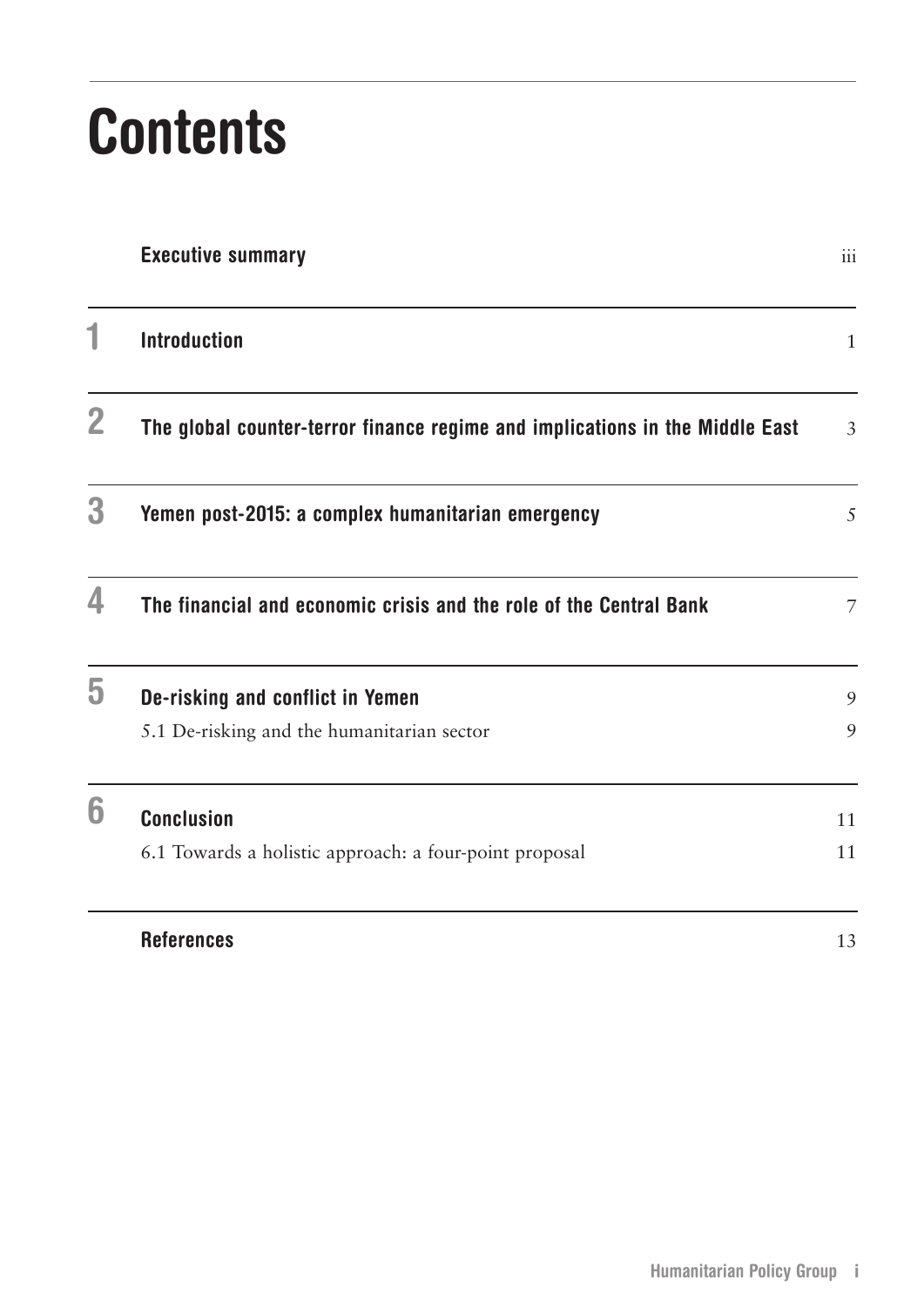**ii Counter-terrorism, de-risking and the humanitarian response in Yemen: a call for action**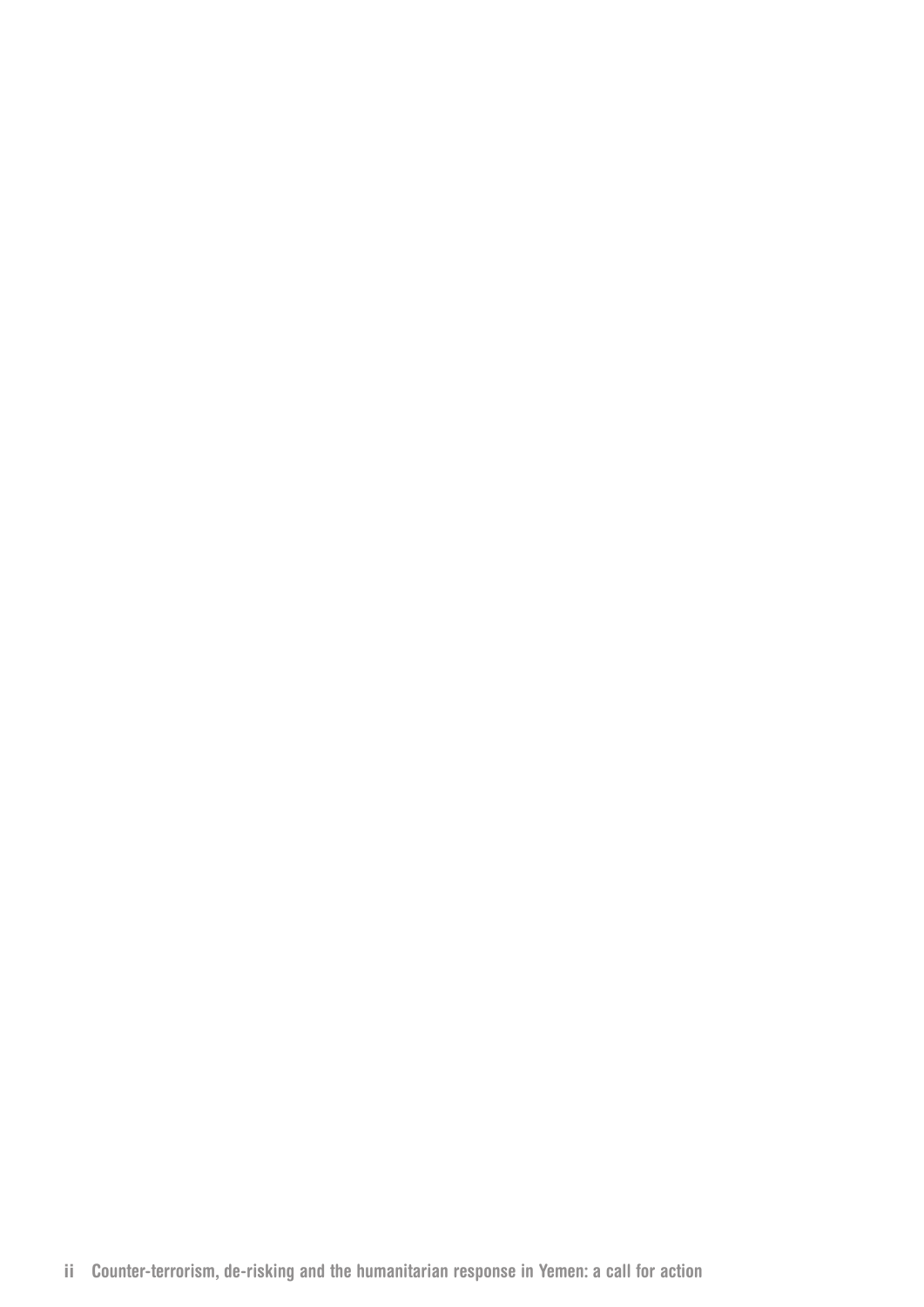# **Executive summary**

De-risking refers to the removal of bank accounts of customers or the withholding of services from clients or regions associated with a high risk of funding terrorism, money laundering or other forms of financial crime. Individual Yemenis, Yemeni non-profit organisations and businesses have been adversely affected by bank de-risking regulations, both those residing in the West and in Yemen. This study explores the nature and impact of de-risking on humanitarian organisations in Yemen, and the degree of financial access humanitarian organisations enjoy. What are the implications of de-risking for humanitarian response? How are humanitarian organisations adapting, and what alternative routes for transferring funds are they resorting to? More importantly, the study presents a four-point proposal for a way forward.

In the context of one of the world's largest humanitarian crises, the study highlights the urgent need to address the adverse effects of de-risking on the humanitarian and business communities in Yemen. De-risking, as this study demonstrates, has not only targeted individuals in Yemen, but has also prevented Yemeni NGOs from receiving much-needed funds for humanitarian assistance, especially following the outbreak of the war in March 2015. De-risking is also starving Yemeni businesses of access to letters of credit and, in turn, reducing their capacity to trade – and even survive. The financial and economic crisis in the country has been exacerbated by the politicisation of the Central Bank of Yemen (CBY) and its relocation from Sanaa to Aden.

Overall, the study finds that de-risking has provided incentives for Yemeni banks to professionalise, but has also put a financial and administrative burden on the sector. Local humanitarian organisations are struggling to access much-needed funds, and de-risking is contributing to the war economy and corruption in Yemen. It is also harming Yemeni businesses as well as humanitarian organisations, with serious implications

for the post-conflict reconstruction process and economic rehabilitation. In the context of de-risking, there is a tension between counter-terrorism measures and humanitarian principles, particularly the principles of neutrality and humanity.

Based on these findings, the study sets out four proposals designed to address local and international blockages to the humanitarian response in Yemen, as well as identifying pathways towards economic reconstruction.

- Point One: To international humanitarian actors. Establish a comprehensive approach to the Yemen crisis that includes humanitarian, development and security considerations together, not in silos. Facilitating the flow of funds via a more proportionate de-risking policy will be integral to this approach.
- Point Two: To the Saudi-led coalition and the Houthis.

Lifting the economic blockade is a humanitarian priority, and the Saudi-led coalition is responsible for doing this. Lifting the blockade will provide an opportunity for the economic stabilisation of Yemen. The Houthis must abide by International Humanitarian Law and ensure humanitarian access.

- Point Three: To the international community and political leaders in the West and the Middle East. A political community of the willing and the humanitarian community should put pressure on Saudi Arabia and the government of Yemen to revitalise the Central Bank so that Yemenis can access funds, businesses can get letters of credit and salaries are paid.
- Point Four: To European and American policymakers and international bankers. Revisit de-risking policies in crisis contexts and allow for dialogue with local banks to evaluate needs and procedures to ensure that proportionate levels of de-risking are in place.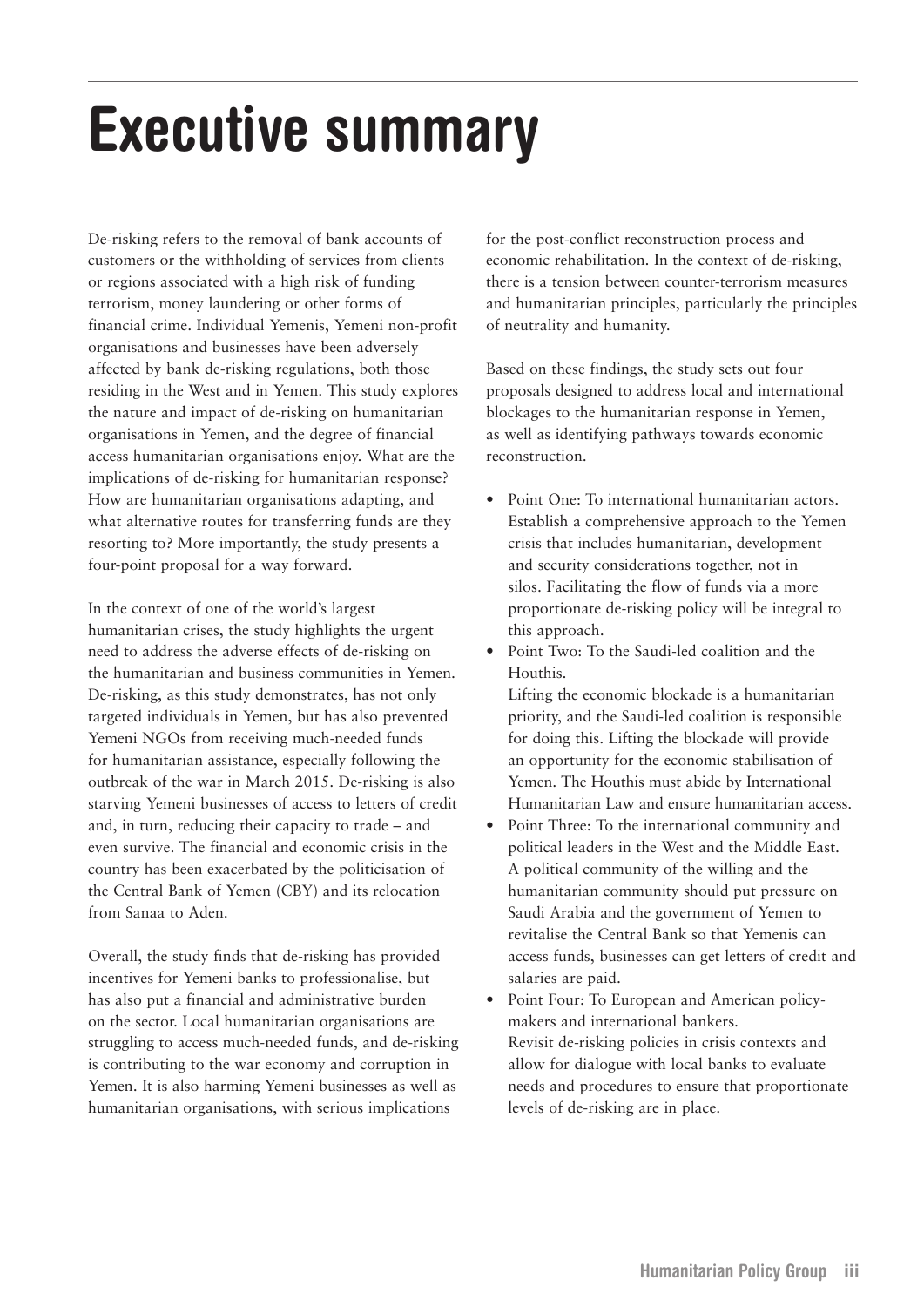**iv Counter-terrorism, de-risking and the humanitarian response in Yemen: a call for action**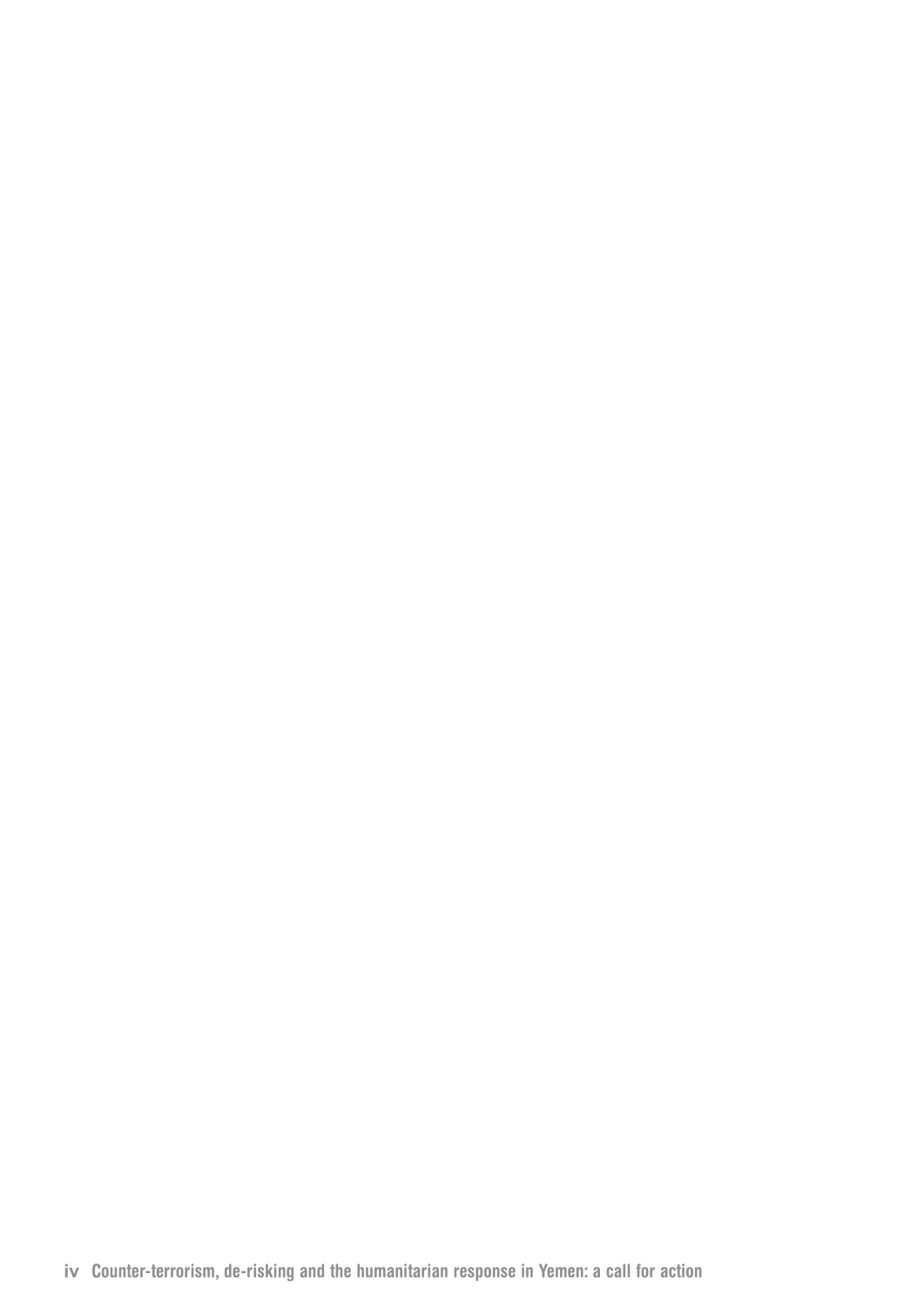# **1 Introduction**

Over recent years, a growing fear of terrorism and a desire to combat financial crime have seen some banks close the accounts of customers or withhold services from people or regions that they associate with high risks related to funding terrorism, money laundering or other forms of financial crime. These measures are known as 'de-risking' or 'de-banking'. Yemen is one such country, and individual Yemenis, Yemeni non-profit organisations and businesses have been adversely affected by these regulations, both in the West (i.e. in the diaspora) and in Yemen.

A number of bank de-risking cases have made headlines in the last few years. One notable example involves the US labelling of the Yemeni politician Abdulwahab al-Humayqani as a 'specially designated global terrorist' because of allegations that he used his prominent status to fundraise through his affiliated charities, and then transferred the proceeds to Al-Qaeda in the Arabian Peninsula (AQAP). These allegations were denied by al-Humayqani and many other Yemenis, including Abd Rabbu Mansour Hadi, the country's current president (Baron, 2014).

Another case concerns Deutsche Bank and Commerzbank, which in February 2017 closed the bank accounts of almost 100 Yemeni students, businesspeople and diplomats in Germany with no reason or explanation. It later became clear that this wave of cancellations is targeting not just individuals, but that transactions with Yemeni banks had been blocked as well (DW, 2017).

The politicisation of the functions of the Central Bank of Yemen (CBY), and its physical relocation from Sanaa to Aden, have compounded the effects of de-risking by robbing the country of a single national entity with the public buy-in and legitimacy to represent the banking sector internationally and with international, particularly US and European, banks. This has further weakened Yemen's banking sector in the eyes of the regional and international financial system, and contributed to its marginalisation and financial exclusion.

De-risking has also had serious implications for the humanitarian sector in Yemen. The conflict that

began in 2015 has given rise to a grave humanitarian crisis: in addition to an estimated 10,000 conflictrelated casualties, 17 million Yemenis (60% of the population) are food insecure, 7m of them severely. An ongoing cholera epidemic has affected half a million Yemenis. For organisations seeking to respond to the crisis, de-risking has delayed or blocked the transfer of funds, while restrictions on legitimate transactions have contributed to the creation of a black market trade in food and fuel and the expansion of other transfer routes that rely on networks of unregulated and potentially corrupt money brokers. While not necessarily indicative of corruption, humanitarian assistance, in the circumstances prevailing in Yemen, has almost inevitably found its way onto the black market.

This study explores the nature and impact of de-risking on humanitarian organisations in Yemen, and the degree of financial access humanitarian and development organisations have. What are the implications of de-risking for humanitarian response? How are humanitarian organisations adapting, and what alternative routes are they resorting to in order to transfer funds? Following an overview of the global counter-terror finance regime, the paper then sets out the key features of the humanitarian emergency following the start of the war in 2015 and the main lines of the humanitarian response. The study then turns to the financial and economic crisis and the role of the Central Bank, before setting out some of the implications of de-risking for the humanitarian response.

The paper concludes with a four-point proposal and call for action addressed to the international humanitarian sector, the Saudi-led coalition, the international community and the international financial sector. De-risking places Yemen's frail economy at peril, and more needs to be done to ensure that the country can be resuscitated once the war finally ends. Among other things, this will require a cross-sectoral discussion between humanitarian and development organisations on how de-risking can avoid causing more harm to Yemen's already weak and struggling economy.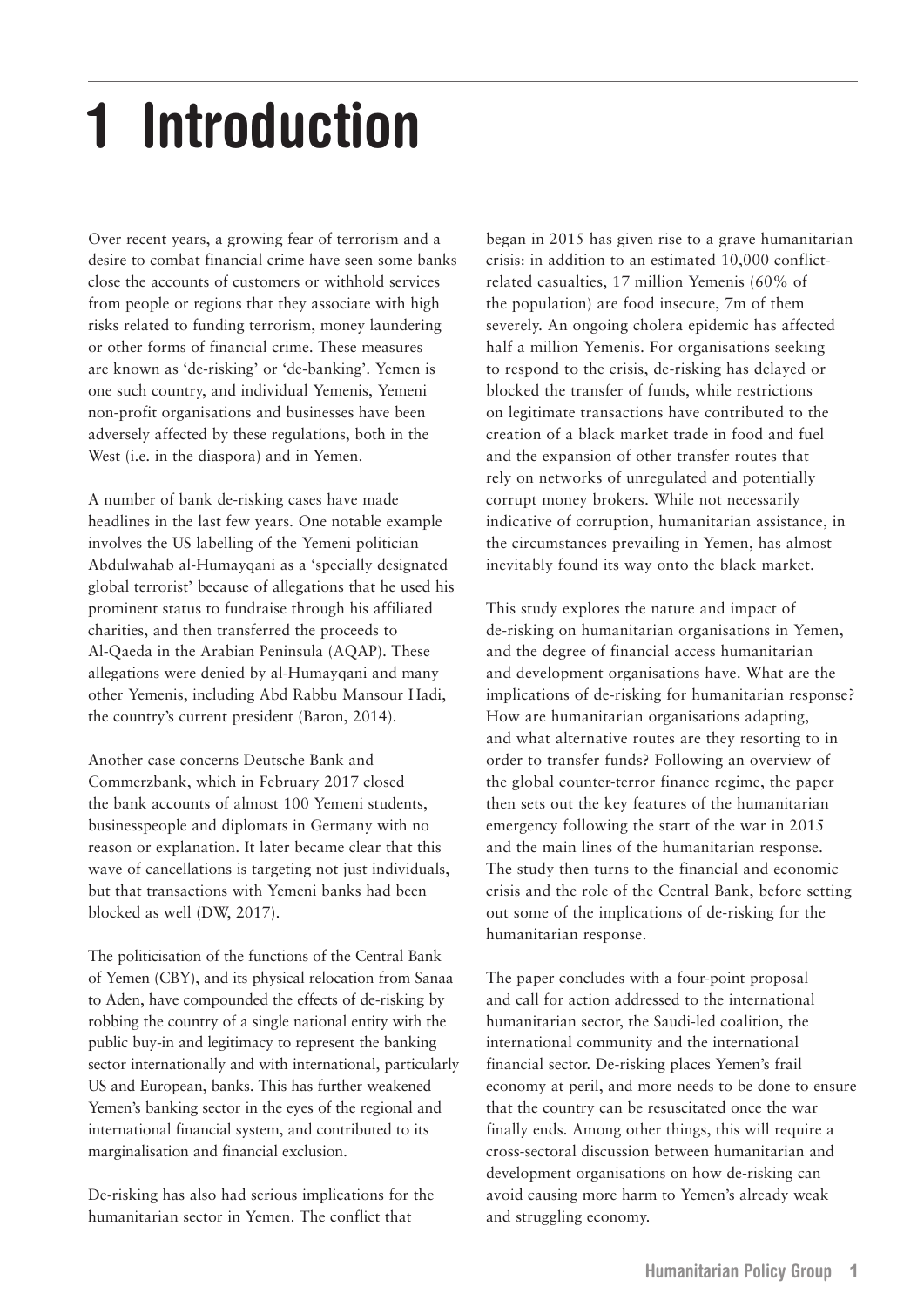Findings are based on a review of the literature on counter-terrorism and de-risking in conflict zones and 15 interviews and one focus group discussion with Yemeni bankers, activists and civil society leaders. Aside from those already in the public domain, no firm, individual or business is named in the study. It is worth noting here some of the challenges involved in developing this study. While confidentiality of data was guaranteed to all respondents, many (though not all), particularly those representing NGOs, were reluctant to share information about how de-risking has affected their organisations. Interviews with bankers and diplomats highlighted the urgent need to revisit the counter-terrorism regime and its impact on the banking sector and NGOs in Yemen,

especially where the survival of the Yemeni private sector is concerned. The reluctance of some NGO representatives to discuss de-risking (and this was verified in other interviews with NGO leaders and bankers) could be the result of a fear on the part of NGOs that they may be incorrectly suspected of financial crime or supporting terrorist activities. Bank de-risking carries a stigma for the organisations and individuals concerned. Efforts were made to verify information via different sources to avoid bias either for or against de-risking in Yemen. Another challenge was the limited availability of quantitative data on the banking sector in Yemen, and a lack of clarity on the degree to which informal banking has expanded in the country.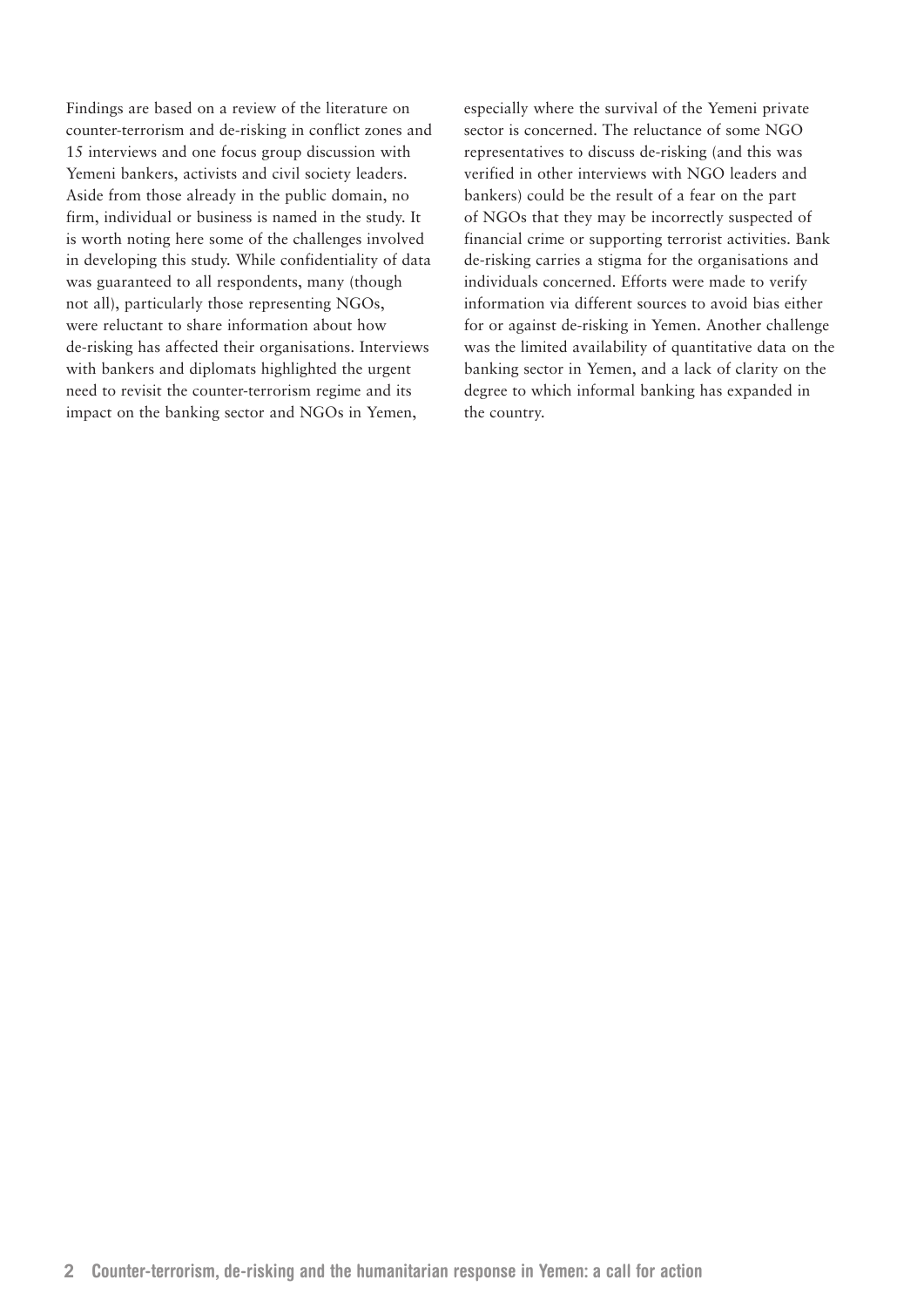## **2 The global counter-terror finance regime and implications in the Middle East**

Over recent years, and especially since the attacks in New York and Washington in 2001, governments around the world have adopted 'ever-more restrictive' security strategies to safeguard their citizens against terrorism (Keatinge, 2014: 15).1 Banks have become part of this regime; as Keatinge explains: 'Banks enforce government-imposed sanctions and anticorruption regimes against countries such as Iran, Syria and Russia, and they played an integral role in the recent revolution in Libya by freezing the assets of Libya's Muammar Gaddafi in 2011. Banks are also required to play a frontline role in tackling the panoply of illicit finance, in particular money laundering and terrorist financing' (Keatinge, 2014: 15).

De-risking is one element in this counter-terrorism regime. De-risking can cover a range of actions and measures, including withdrawing or terminating correspondent banking relationships (IMF, 2016) in response to heightened regulatory compliance expectations and increased enforcement actions and penalties.2 Compliance expectations relate to Anti-Money Laundering/Combating the Financing of Terrorism (AML/CFT) controls, economic and trade sanctions, transparency and exchange of tax information. The US Foreign Account Tax Compliance Act (FATCA), for example, requires US nationals, including individuals living outside the United States, to report their financial accounts held outside of the United States, and requires foreign financial

institutions to report to the Internal Revenue Service about their US clients.

While de-risking has excluded particular individuals and organisations from the financial system, there are concerns that banks could be cutting ties not just on a case-by-case basis but wholesale, resulting in withdrawal from entire categories of customers, business lines or regions (IMF and UAB, 2015). As Keatinge puts it, these measures 'can impact the innocent and the guilty in equal measure. While the latter often adapt, the former have to learn to live with the extra checks, delays in transaction execution, and general frustration of increased bureaucracy' (Keatinge, 2014: 15). There are also considerations for banks themselves, in terms of the costs involved in due diligence and clearing a high-risk counter-party, which means that the fees earned from the relationship have to be sufficiently high to make it worthwhile (Caplen, 2017). How banks understand 'risk', and how decisions to close bank accounts are made, remain largely unclear.

The core of the global counter-terror finance regime and the regulatory framework for banking is the Financial Action Task Force (FATF), a global intergovernmental body set up in 1989 to tackle money laundering by the Latin American narcotics industry. Its mandate is to set standards and promote effective implementation of legal, regulatory and operational measures for combating money laundering, terrorist financing and other related threats to the integrity of the international financial system. In collaboration with other international bodies, the FATF also works to identify national vulnerabilities, with a view to protecting the international financial system from misuse (FATF, 2012: 6). The FATF regularly peer reviews countries and their banking systems for compliance with its Recommendations, and governments are expected to have translated the Recommendations into national law. Although it has

<sup>1</sup> In 2015, almost 100 countries suffered terrorist attacks, up from 59 in 2013, according to the University of Maryland's Global Terrorism Database, which the Institute for Economics and Peace relies on for its analysis (Friedman, 2016).

<sup>2</sup> Correspondent banking is an arrangement whereby one bank (the correspondent) provides services to another (the respondent), often as a means of gaining access to overseas products and enabling cross-border transactions. As such, correspondent banking services are an important part of the global payments landscape (SWIFT, 2016: 5).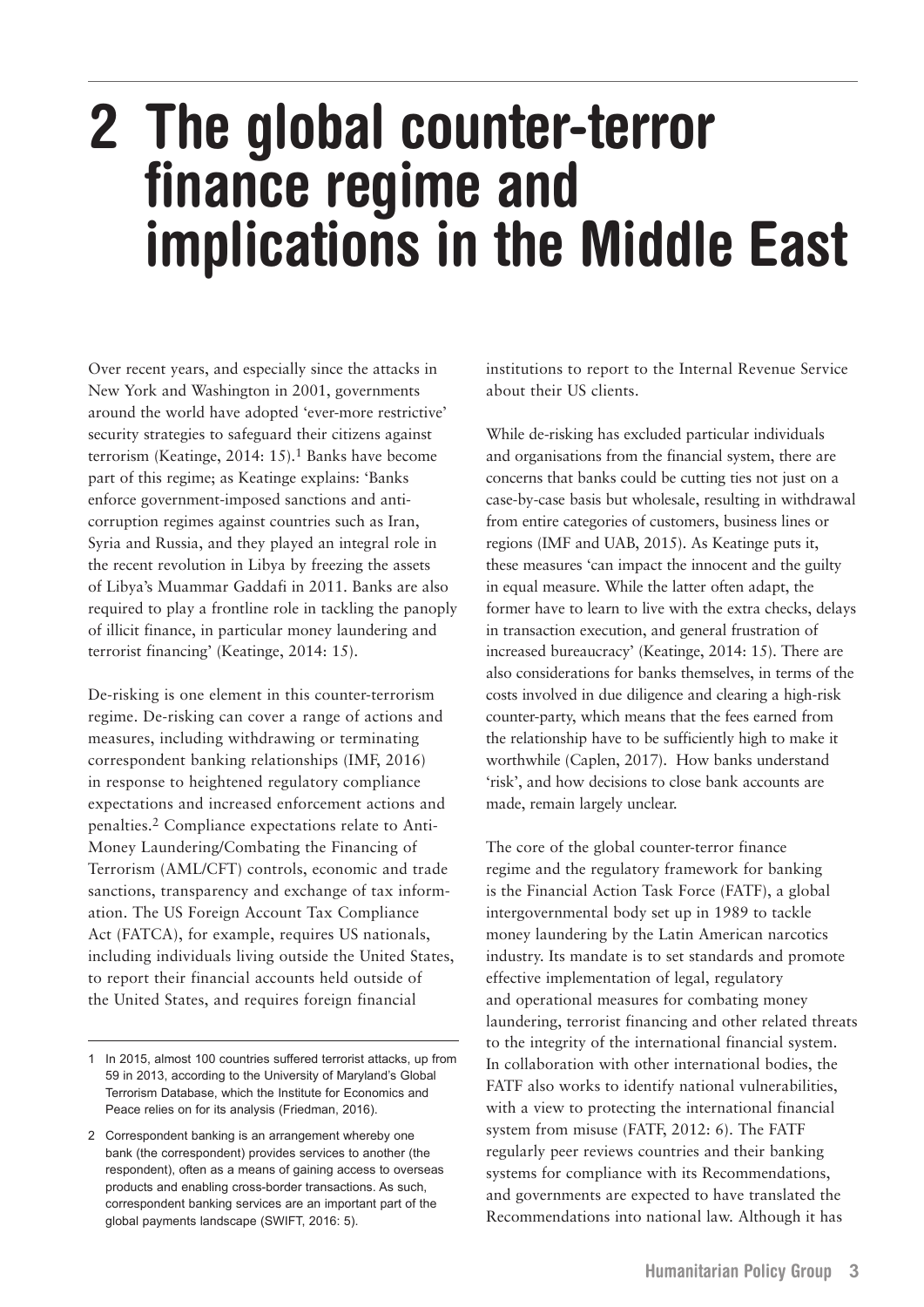no enforcement powers, failure to comply can lead to censure, with damaging consequences for a country's financial sector as the perceived risk of dealing with a country deemed to have poor controls results at best in greater costs, and at worst in the exclusion of the country concerned from the global financial market (Metacalfe-Hough, 2015: 14). In their efforts to address risk within the financial system, both public and private actors often go beyond the FATF Recommendations, and have implemented regimes 'with a lower risk tolerance than that intended by the risk-based approach' (De Oliviera et al., 2016: 7). The result is 'an overall defensive approach to risk, which has consequences for how these actors deal with less mainstream businesses and clients' (*ibid.*: 7).

Bank de-risking has serious consequences for financial access and trade, especially for countries that rely heavily on imports. In the Middle East and North Africa, countries facing political crises are known to have suffered de-risking, while banks in more stable countries have themselves acted as a conduit for de-risking in the region. In Kuwait, for instance, several domestic banks have preemptively severed links with some charities and foreign exchange houses to avoid perceptions of risk that could prompt global banks to cut relations with them (IMF, 2017).

The non-profit sector, including humanitarian organisations operating in conflict zones, has been particularly targeted – and particularly harmed – by de-risking measures. A number of international banks, including HSBC, UBS and NatWest, have closed accounts or blocked or delayed funds to or transfers from accounts held by UK-registered charities and international non-profit organisations (Metcalfe-Hough, 2015). Several British INGOs have seen their operations brought to a halt, and some have either lost

funds or had to return funds to the donor because they could not execute any transactions. In 2012, Islamic Relief Worldwide (IRW) discovered that donations that account holders at UBS had tried to send to the charity had been blocked (Young, 2012), and in 2014 the Ummah Welfare Trust, which has operations in the Gaza Strip, was notified by HSBC that its account was to be closed (Hooper, 2014). Another INGO 'estimated that it had forgone  $£2$  million in donations in the preceding 12 months as a result of funds being blocked, and had had to return funds to a donor because it was unable to get them through to their intended destination overseas' (Metcalfe-Hough, 2015: 7).

Muslim charities operating in conflict zones have been particularly affected by de-risking regulations. According to a member survey of the Muslim Charities Forum, a coordinating body that represents the largest Muslim non-profit organisations in the UK, 37% experienced difficulties in opening a bank account, with the greatest problems related to aid operations in areas facing conflict and violent extremism, including Somalia, Sudan and Iraq. According to Abdulrahman Sharif, former executive director at the Muslim Charities Forum: 'If you are a person with good will and you decide you want to set up a charity in Somalia or Yemen or Syria, opening a bank account for that is really near to impossible' (Dyke, 2014). As a result, he says, many organisations have stopped working in parts of the Middle East. In the majority of cases, banks provide no detailed explanation to customers, and those affected by de-risking have no clear legal recourse. Where a 'suspicious' transaction report is made, British courts will not ask the bank's Money-Laundering Reporting Officer (MLRO) for proof (A&L Goodbody, 2012). The burden of proof and the expenses of any lawsuit are borne by the affected individual and/or organisation.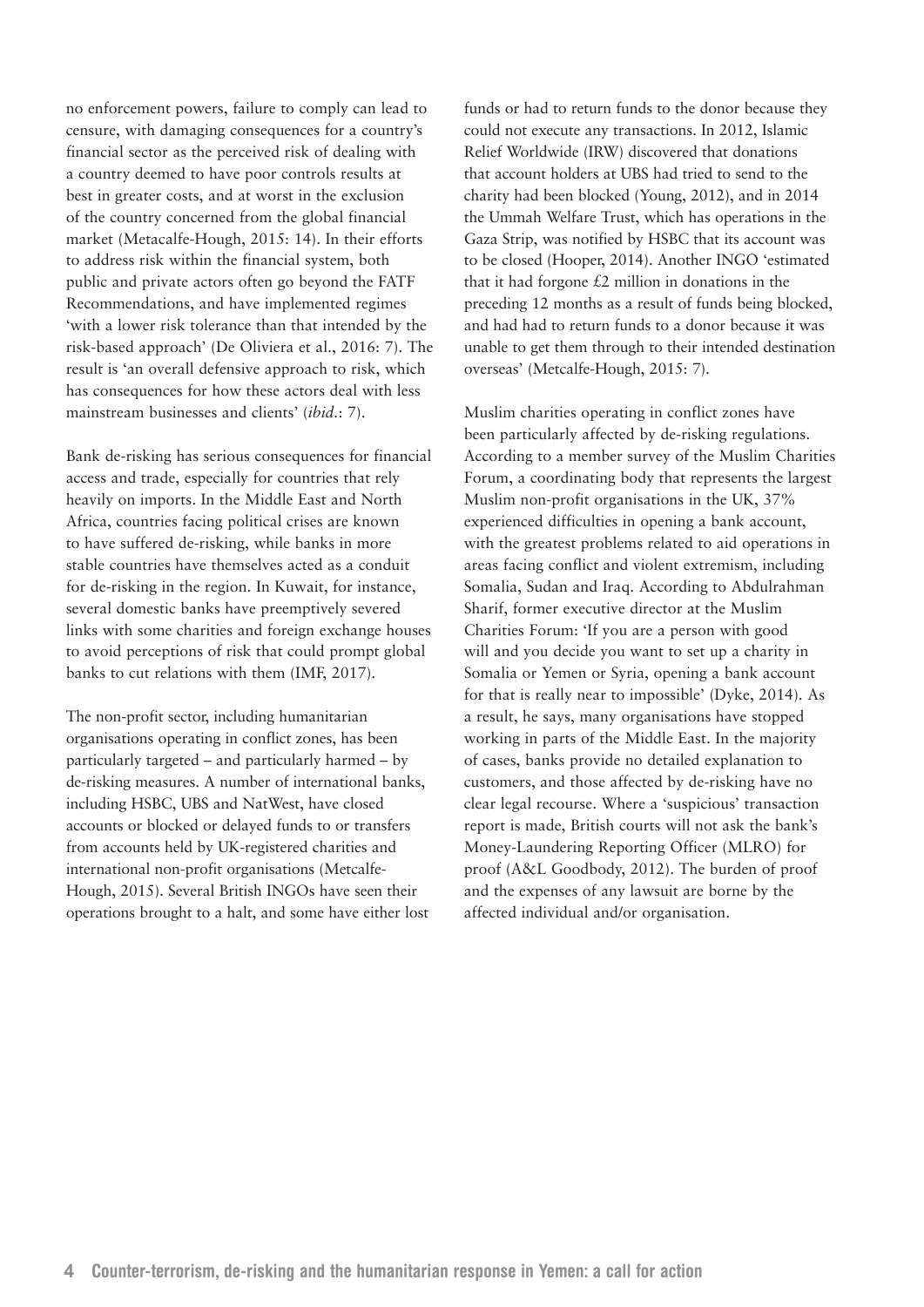## **3 Yemen post-2015: a complex humanitarian emergency**

The war in Yemen is now entering its third year, with political, social and economic implications that are likely to last long after a political settlement is reached. The conflict broke out in March 2015 as a result of a power struggle between the internationally recognised government of President Abd Rabbu Mansour Hadi and an insurgency by members of the Yemeni military loyal to former President Ali Abdullah Saleh, and allied with Zaydi Shia Houthi militias. In March 2015, King Salman of Saudi Arabia ordered airstrikes on the Houthis and their allies in Yemen. The operation, called 'Decisive Storm', was supported by a coalition of Sunni Muslim countries including the Gulf Cooperation Council (GCC) states (except Oman), Morocco, Sudan, Egypt, Jordan and Pakistan. The United States provided logistics and intelligence, as well as information about potential targets (Reuters, 2015). The UK has expressed its support for the Saudi-led campaign 'in every practical way short of engaging in combat', as Philip Hammond, then UK Foreign Secretary, put it in 2015 (El Taraboulsi, 2015). Saudi Arabia's stated goal is to end the Houthi revolt, which the Saudis claim is backed by Iran, and to restore 'the legitimate government of Yemen' (Clausen, 2015; Stenslie, 2016).

The war, which has dragged on for far longer than the Saudis expected, has triggered the world's largest humanitarian crisis (OCHA, 2017). In addition to an estimated 10,000 casualties (ICG, 2016), the Office of the High Commissioner for Human Rights (OHCHR), Human Rights Watch (HRW) and, HRW and Amnesty International have recorded widespread violations of International Humanitarian Law (IHL) and human rights law. All sides have carried out indiscriminate, disproportionate or directly targeted attacks against civilians and civilian sites, such as educational, medical, religious and cultural facilities. Other breaches include the use of landmines and the recruitment of child soldiers by the Houthi-Saleh side, and the use of cluster bombs by the Saudi-led coalition. The conflict has also seen arbitrary detentions, killings, enforced evictions and disappearances in rebel-held areas. Freedom of

expression and association is banned. Gender-based violence and an overall worsening situation for women and girls have also been reported.

The purposeful denial of humanitarian access by both the Saudi coalition, through a blockade imposed as part of Decisive Storm, and by the Houthi-Saleh alliance, through sieges and checkpoints (HRW, 2017), is a further cause for concern: 'Parties to the conflict do not always provide the necessary enabling environment for aid operations and pursue policies that promote the collapse of the economy and social services' (OCHA, 2017c: 2).3 The war economy generated by the conflict is a further impediment to the delivery of humanitarian assistance as militias have an interest in capturing and reselling aid on the black market at inflated prices (HRW, 2016; Amnesty International, 2017).

The coalition blockade has compounded pre-existing food insecurity. Yemen is a resource-scarce country that depends heavily on imports for food and fuel. According to Oxfam, 90% of staple food items, such as wheat and rice, are imported. Even before the current conflict, more than ten million Yemenis faced hunger every day (Oxfam, 2017; FAO, 2017). As early in the conflict as August 2015, WFP warned that Yemen was 'one step away' from famine (WFP, 2015). According to the World Food Programme (WFP), 17 million Yemenis (or 60% of the population) are food insecure, 6.8m severely so (WFP, 2017). The 2017 Yemen Humanitarian Response Plan shows that about 3.3m children and pregnant or nursing women are acutely malnourished, including 462,000 children under five suffering from severe acute malnutrition. According to WFP, this represents a 57% increase since late 2015 (WFP, 2017).

An ongoing cholera epidemic has also taken a heavy toll (OCHA, 2017a). As of August 2017, over half

<sup>3</sup> While Saudi Arabia agreed on 22 November 2017 to lift the blockade on the port of Hodeida, at the time of writing aid agencies reported that no permissions for humanitarian shipments had been given (Wintour, 2017).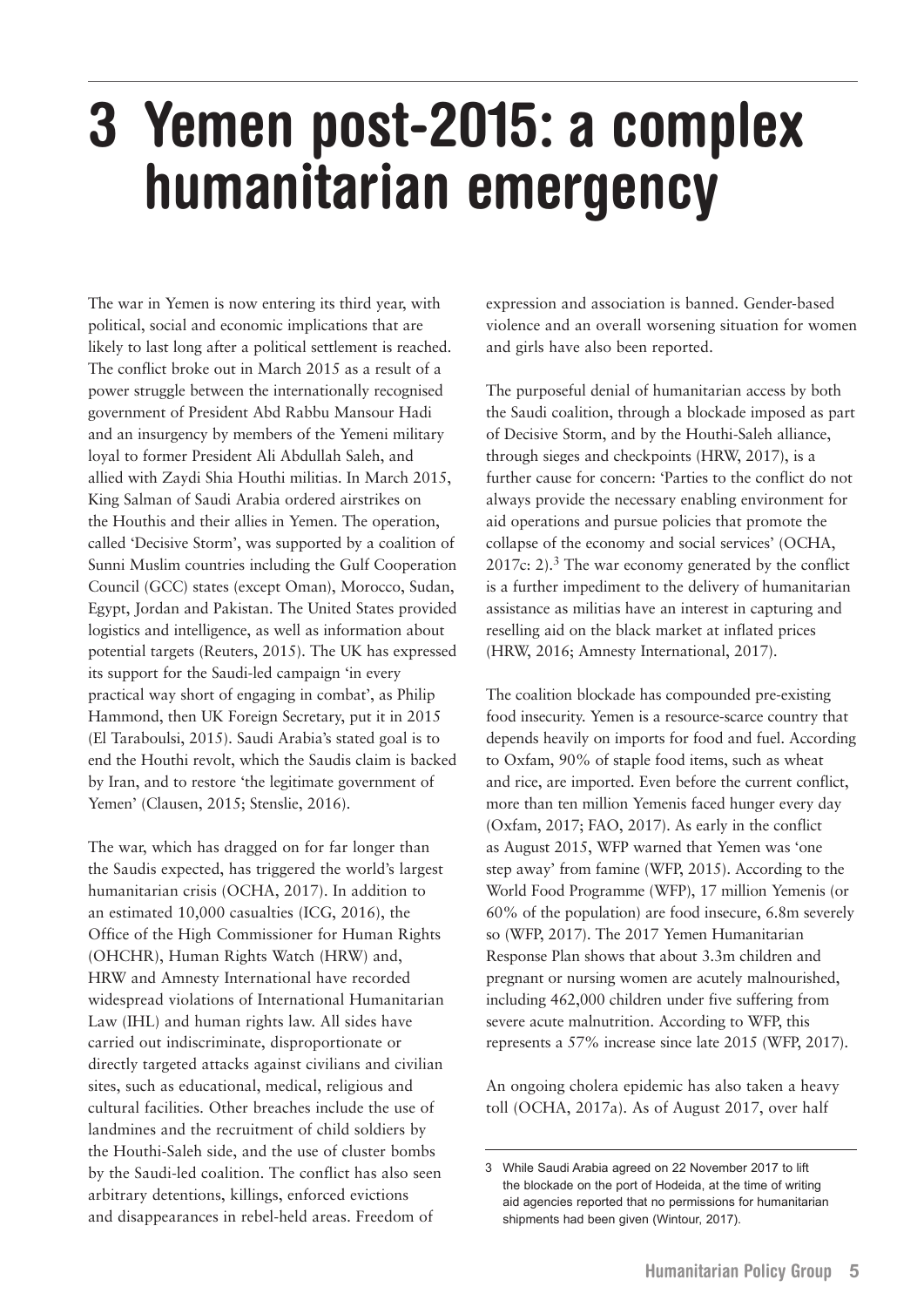a million Yemenis had been affected and more than 2,000 killed (WHO, 2017a). The outbreak and its unprecedented spread are direct consequences of the war, which has brought about both the collapse of the Yemeni healthcare system and deteriorating water quality (WHO, 2017b). International aid agencies have said that the shipment and distribution of cholera kits has been delayed or halted altogether due to the Saudi blockade and insecurity (OHCHR, 2016; Amnesty International, 2016).

Another aspect of the humanitarian crisis is the displacement of the Yemeni population, both within Yemen and across the country's borders. Rates of internal displacement are high, at around 2m IDPs as of August 2017, and according to the UN High Commissioner for Refugees (UNHCR) as of September 2017 over 170,000 people had fled the country since the start of the conflict (UNHCR, 2017). Major destinations include Oman (29%), Djibouti (19%), Somalia (18%), Ethiopia (7%) and Sudan (4%) (World Bank, 2016).

The emergency response is managed both within the OCHA-led Yemen Humanitarian Response Plan (YHRP), funded primarily by the United States, the United Kingdom and Germany, for a total of about \$900 million, and as a regional initiative worth \$400m, led by Saudi Arabia and the United Arab Emirates (OCHA, 2017e).4 The humanitarian presence in Yemen comprises an array of UN, international, national and private sector actors. As of July 2017, eight UN agencies – FAO, IOM, OHCHR, UNICEF, UNFPA, UNHCR, WFP and WHO – were coordinating and

4 As of August 2017, the YHRP had secured 39% of its operational budget (OCHA, 2017e).

implementing the humanitarian response across all nine sectoral clusters. These agencies have partnered with 86 national and 36 international organisations, working mainly in the food and agriculture, nutrition, health and protection clusters (OCHA, 2017d).

The Organisation of Islamic Cooperation (OIC), financed principally by Saudi Arabia and Kuwait, has adopted a strongly pro-Hadi stance and, despite its proclaimed mediating role, openly supports Operation Decisive Storm (Qadir and Rehman, 2015). Since 2015, it has taken the lead in organising pledges and conferences among its 57 members (*ibid*.). Little is known about the outcome of the pledging conference organised by the OIC in early 2017 to finance the humanitarian response, and in 2015 and 2016 none of the 33 projects funded by the Islamic Solidarity Fund for Development (ISFD), an entity established in 2005 by the OIC within the Islamic Development Bank (IDB), had channelled development assistance to Yemen (ISFD, 2015; 2016). Other funds, including Islamic Corporation for the Development of the Private Sector (ICD), a member of the IDB Group, have also stopped funding projects in Yemen. Between 2015 and 2017, the King Salman Relief and Humanitarian Centre (KSRelief) funded and coordinated more than 150 projects with 62 international and regional agencies, at a total of cost of over \$600,000 (KSRelief, 2017; El Taraboulsi, 2017). At local level, the Yemeni private sector has played a key role in responding to the crisis. Local businesses have partnered with KSRelief and other humanitarian organisations to facilitate projects by transporting and providing goods and energy supplies, and disbursing funds. An Islamic microfinance bank has also allowed Yemenis across the country to access their salaries and savings, though this has been put at risk by the unravelling of the country's banking sector.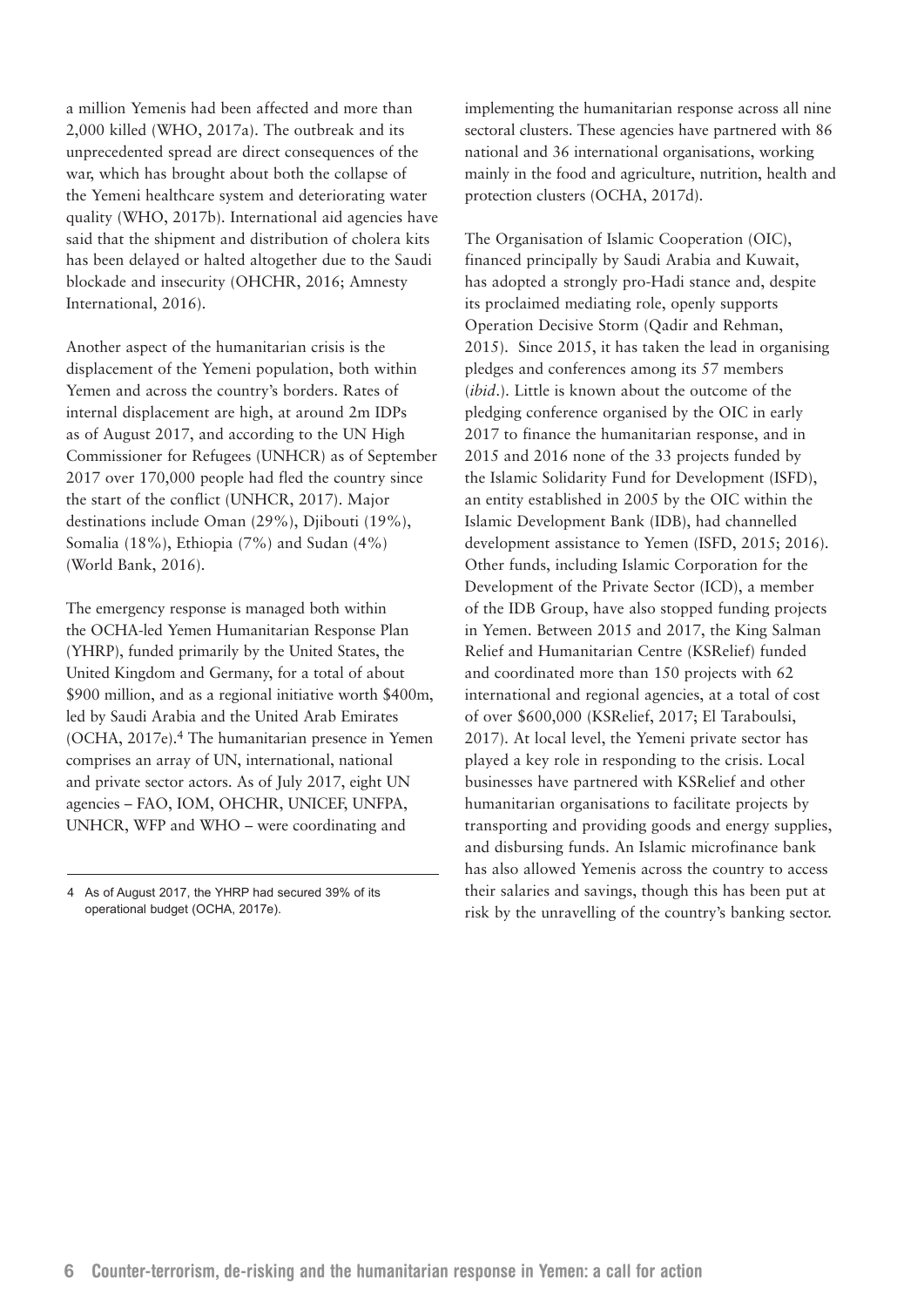## **4 The financial and economic crisis and the role of the Central Bank**

The humanitarian crisis in Yemen is being exacerbated by a financial and economic crisis. The politicisation of the role of the Central Bank of Yemen (CBY), the economic blockade imposed by the Saudi-led coalition and de-risking by international and regional banks has rendered Yemenis unable to purchase what food and other goods do make it into the country. The fighting has destroyed the Yemeni economy and left families destitute. The Central Bank, now in Aden after its relocation from Houthi-held Sanaa, is unable to pay public sector salaries in rebel-controlled areas in the north, while the Houthi-Saleh authorities 'accuse the government of trying to starve the north and refuse to recognise or share accounts with Aden. As the two sides bicker, Yemenis across the country are slowly starving' (ICG, 2017).

Human Rights Watch (2016) has recorded several deliberate attacks led by Saudi Arabia against economic structures, including farms, factories, chambers of commerce, markets, warehouses and power plants in non-government areas, while the blockade has had dire repercussions in a country almost entirely dependent on imports to meet its people's needs. Yemen's major ports are working at a fraction of their pre-war capacity, a situation that is expected to worsen further if a threatened Saudi-led offensive against Hodeida is carried through (ICG, 2017). Both the Houthi-Saleh insurgency and the government have besieged cities including Aden, Taiz and Sanaa, completely blocking the transit of goods for periods ranging from months to years (Salisbury, 2016; MSF, 2016).

Until September 2016, the Central Bank – the anchor of Yemen's banking system – disbursed payments to the 1.2m public sector workers on the state payroll, effectively sustaining between 5m and 6m Yemenis, in both government- and rebel-held areas (Reuters, 2016). It also safeguarded the flow of

imports through guaranteeing letters of credit to local businesses. In the context of the conflict, the Bank played a critical role in 'keeping the country from financial collapse and the population from running out of food' (Reuters, 2016). The Central Bank also handled communications between Yemeni and international banks. Internationally, the CBY represented the last functioning state institution able to 'fulfil … Yemen's foreign debt obligations and maintain … the trust of international financial markets' (Rageh et al., 2016).

Hadi's decision in September 2016 to relocate the CBY from Houthi-held Sanaa to governmentcontrolled Aden has undermined the Bank's capacity to function, with catastrophic consequences both at the national and international level (ICG, 2017). One bank official interviewed for this study vividly described the impact of the CBY's relocation: 'When it was in Sanaa, the Central Bank addressed the needs of both regions [north and south], and we had a governor that was respected by all of us. Now we have a governor in Saudi! The staff in Aden have limited experience, they even closed the SWIFT which is necessary for overseas transactions … Yesterday, we were supposed to meet the Governor in Aden but they cancelled last minute. There is no communication'.

The government argues that, by relocating the Bank, it has prevented the Houthi-Saleh bloc from using its funds for its war effort. However, while the Central Bank is internationally recognised as the legitimate financial authority, the politicisation of its work and the relocation of its headquarters to Aden have dramatically weakened the credibility and capacity of the last remaining financial institution able to liaise with larger international banks and financial bodies. This has had repercussions both in Yemen and abroad. Nationally, it has left smaller Yemeni banks with no senior representative to lobby on their behalf.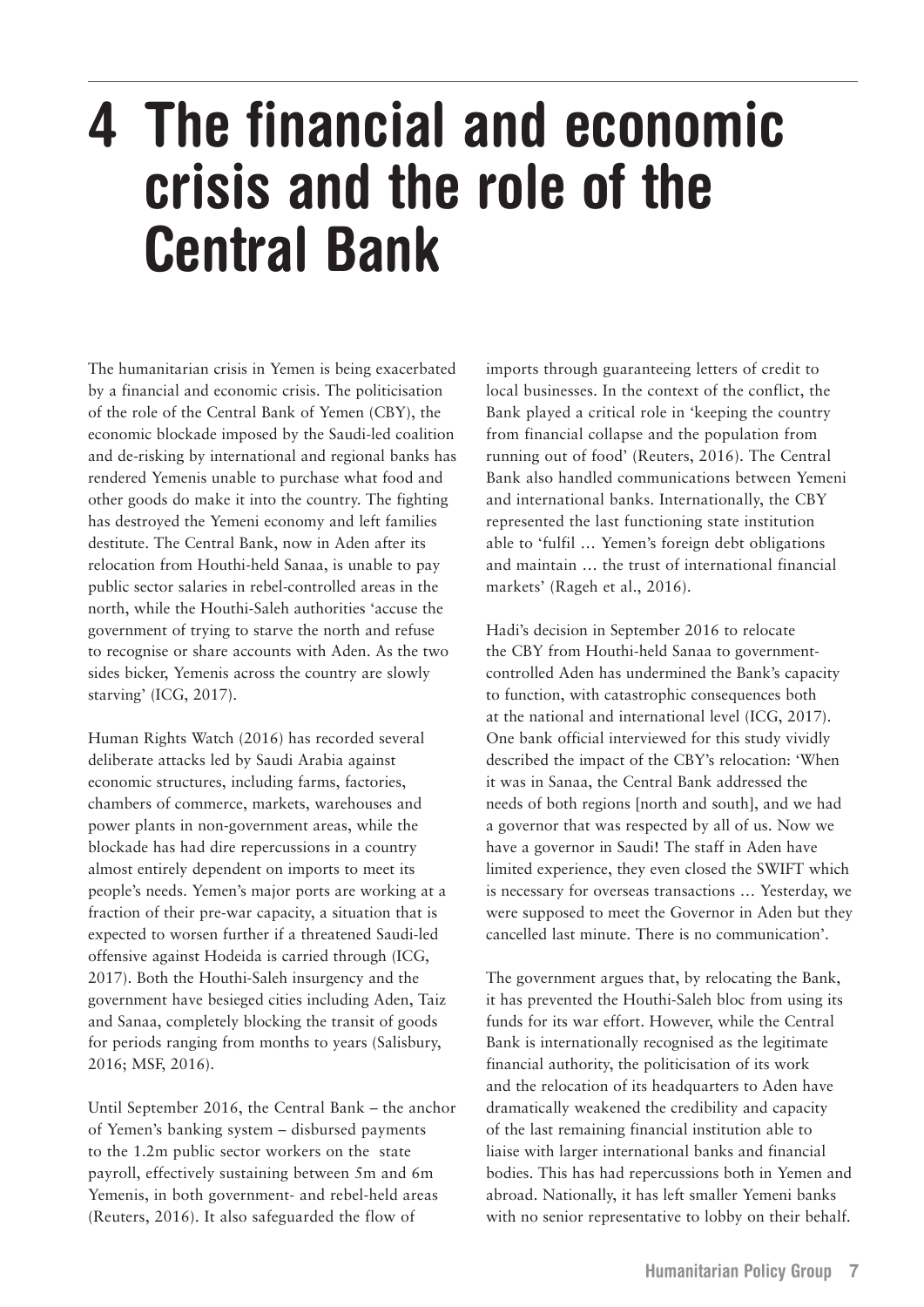Smaller businesses in particular have lost access to credit (UNDP, 2015). With the breakdown of financial channels to and from Yemen (Salisbury, 2017), an estimated \$200–\$260m is stuck in frozen bank accounts, and individuals and organisations have been barred from accessing the global financial market.

The newly elected Central Bank governor, Mansar al-Kaiti, has complained of inheriting an institution without money: according to al-Kaiti, the Bank has 'exhausted its foreign reserves and is no longer able to cover its commitments'; there is no local currency liquidity, the Bank has not paid interest on Yemen's external debt since May 2017 and is no longer paying public sector salaries, which some ascribe to a fear that, if salaries are paid, this would support the Houthis in the north (IRIS, 2017: 11). Despite the support of Hadi's Gulf allies, as well as the United States, the UK, the International Monetary Fund (IMF) and the World Bank, it has failed to resolve the country's liquidity problem or alleviate its financial strangulation. The CBY has been printing currency to address the liquidity crisis in the country (a move blocked by the Hadi authorities when it was in Sanaa); at least 160 billion Yemeni riyals (approximately \$640m) have been delivered to Aden as part of a 400bn riyal (\$1.6bn) order from a printing company

in Russia. However, there is little transparency as to how the money has been disbursed.

The Central Bank in Sanaa (which is still in existence) has no access to the international financial system or legitimacy because it is not linked to the internationally recognised government in Aden. It also has no capacity to pay salaries or issue letters of credit. In this context, it is important to note that northern Yemen accounts for 80% of the country's population and most of its businesses. In a further sign of the fragmentation of Yemen's financial infrastructure, two other 'Central Banks', in Ma'areb and Hadramaut, have also emerged; while the Ma'areb bank is known to have more liquidity than the other three because of the oil and gas trade in the area, it does not serve either Sanaa or Aden, and the Hadramaut bank is quite small, with little capacity to access the international financial market or pay salaries. Each bank operates within its own territory, but does not have operations at the national level. As one bank official put it: 'The government of Yemen needs to talk to us at the banks. The Treasury and the Central Bank need to step in and sort this problem out. We now have two central banks and it has become very complicated to get anything done. No party wants to take responsibility for their actions'.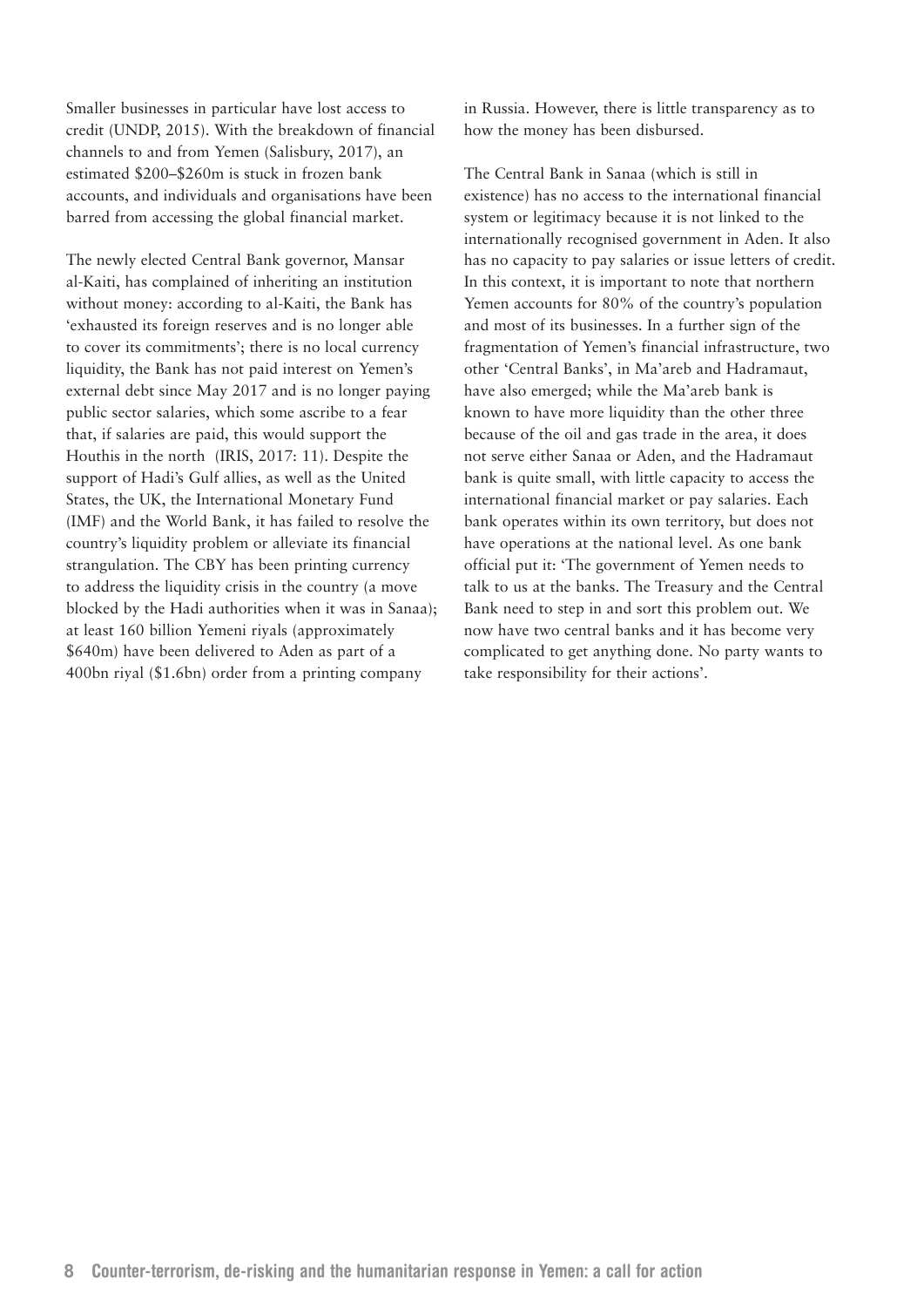# **5 De-risking and conflict in Yemen**

Although bankers in Yemen trace de-risking to the period following the 9/11 attacks in the United States, it became a serious problem following the outbreak of the war in 2015. In an effort to improve compliance with new banking regulations in the US and Europe, during the period preceding the outbreak of the Arab uprisings in 2011 the Central Bank of Yemen as well as local banks adopted new governance and compliance models, and provided training for staff in compliance procedures. In 2010, the Central Bank invited FATF to Yemen to evaluate its banking procedures to ensure compliance with FATF regulations. The visit never took place because of the Arab uprisings and the deterioration in the security situation. In 2015, US banks blocked access for Yemeni banks to US financial markets, and European banks followed suit. According to a Yemeni official at a bank with branches across the country, 'De-risking has affected businesses in Yemen where more than 90% of food is imported, and has been costly for our clients'. Because of the difficulties around receiving transactions from the UK (and Europe more generally) and the US, 'all dollar clearing banks or corresponding banks, all of them have ended their transactions to our bank in Yemen'. While this has prompted him to open accounts in China, given Yemen's dollarized economy this was a 'temporary solution' and was not sustainable over the long term.

Not all the implications of de-risking for the financial sector in Yemen have been negative. Yemeni bankers have been actively meeting and coordinating with regional and international counterparts. One bank arranged for its senior staff to meet bankers in Lebanon for briefings on how they coordinated their work during the war there in the 1980s.<sup>5</sup> Banks have also updated their systems for compliance. 'We educate and train our staff so that we can provide the service at the best level. We have also developed

business continuity plans and opened bank accounts in China and many European banks so that if American banks decide to cut us off, we have other options,' said one Yemeni banker. Some local banks have facilitated transactions within Yemen to compensate to some extent for the difficulties de-risking has caused. One bank has developed an 'E-Wallet' program to facilitate purchases and transfers within Yemen.

### **5.1 De-risking and the humanitarian sector**

De-risking has had serious implications for the humanitarian sector in Yemen. Across the board, transactions made from US or European banks to Yemen have been delayed or blocked altogether; according to one respondent: 'Local transactions are possible with the World Bank and other UN organisations but not with other [local] organisations'. The head of finance at a humanitarian organisation with operations across the country told the study that de-risking had resulted in a preference for transactions with individuals rather than organisations – usually well-connected people with a public profile: 'Businessmen and ministers get their transactions but not people in need, not organizations. We struggle'.

#### **5.1.1 Delayed transactions**

A study conducted by the Charity Finance Group (CFG) on the impact of de-risking on NGOs in a number of high-risk countries found that charities were experiencing delays in getting humanitarian aid into target countries because of de-risking, and as a result had closed down key partnerships or stopped or reduced programmes because of a lack of funds (CFG, 2015). While the study did not cover Yemen, the effects of de-risking have been similar. The head of finance at a humanitarian organisation in Sanaa, established in 2011 following the outbreak of the Arab uprisings, described how, in the case of one food assistance project, the first of three funding instalments

<sup>5</sup> Lebanon, which also risked being cut off from global financial markets, has invested in compliance procedures in order to build trust between its banks and international institutions.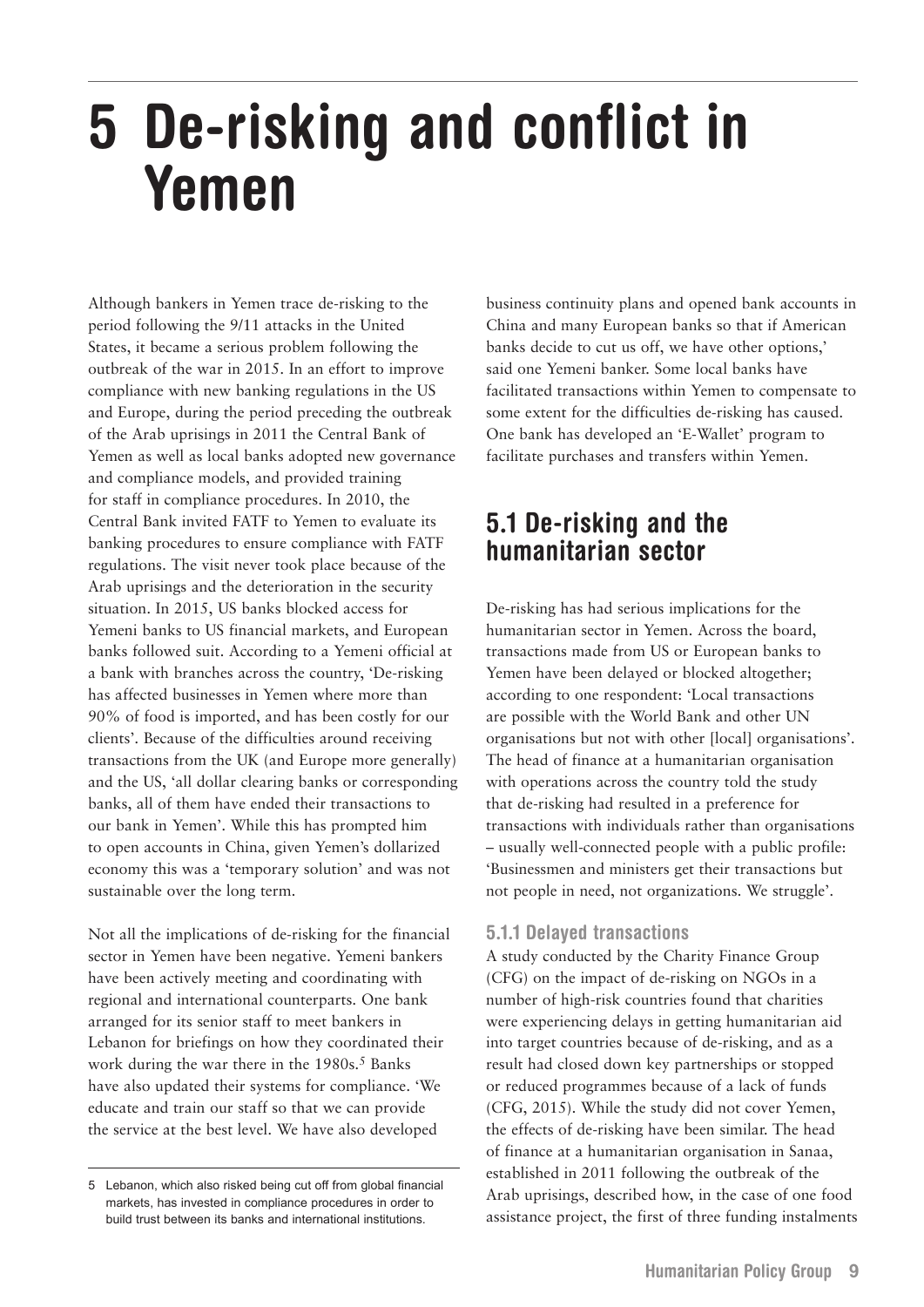from a European bank to the organisation's local bank account in Yemen had been delayed for more than a month. The organisation started distributing the assistance anyway because it was already in storage via an agreement with the trader that he would eventually get his money when the funds were deposited in the organisation's account. The second transaction was also delayed, this time for about two months. 'We had deadlines and we honoured them, but we could not pay salaries,' he said.

Another head of finance for a humanitarian organisation set up in 2016 described a similar experience, with transactions from the UK for a food distribution project delayed for around two months. Given the urgency of the project, which was budgeted to cost \$30,000, project leaders gathered the necessary funds from individuals locally. The funds finally arrived about 20 days following the end of the project. When the bank was asked to explain the delay, 'they said they are unable to find a corresponding bank to process the transaction. They were told it was because of the war'. One organisation planning a food distribution project in north Yemen in 2017 also encountered delays of several months between the dispatch of the funds from the donor in March and their eventual release the following May. One consequence was that, when the cholera outbreak occurred, the organisation could not contribute to the humanitarian response.

#### **5.1.2 The availability and feasibility of cash assistance**

De-risking places restrictions on the ability to inject cash assistance into Yemen. While evidence suggests that cash transfer programming can and should be prioritised to support populations in humanitarian crises, its potential has not been fully realised. Cash programming allows beneficiaries to choose which needs should be satisfied first, and locally spent cash contributes to market recovery and helps re-establish livelihoods (IIED, 2016). One humanitarian aid worker in Yemen emphasised the need for more conditional and unconditional cash transfers, in part to protect the dignity of beneficiaries in a context where cultural and traditional values have been compromised because of the unravelling of Yemen's social fabric; prostitution is increasing and young people are resorting to extremist groups because they are receiving no education and have no access to work opportunities.

#### **5.1.3 The war economy and corruption**  De-risking, and the consequent restrictions on legitimate transactions, has contributed to the creation of a black market trade in food and fuel and the expansion of other transfer routes that rely on networks of unregulated and potentially corrupt money brokers. One participant at a focus group discussion on de-risking in Yemen described it as the 'door to corruption' as the absence of a functioning formal banking system has encouraged the growth of other money transfer routes that rely on networks of money brokers, such as *hawala*, that are unregulated and often perceived as corrupt. According to one Yemeni banker based in Sanaa, 'The *sarafeen* [money brokers] have more than doubled. They are the only source of local and external distribution of cash. We cannot survive without them'. Another told the study that the emergence of the black market and manual money transfers had created a parallel and

opaque transaction system, and that barring 'normal' banking supported terrorism: 'There are illicit transactions taking place in the black market often because of the weakening of the banking system. However, our black market is small because our economy is small'. Humanitarian assistance can also find its way onto the black market, for instance to meet urgent needs for cash in the context of Yemen's liquidity crisis, or because the assistance provided may not meet people's needs, though this may not constitute corruption per se.

#### **5.1.4 Local banking policies and the effects of inflation**

De-risking has also put pressure on local banks, whose policies have also caused problems for aid organisations. NGO staff mentioned that, because of a bank policy that does not allow more than \$5,000 to be taken out of a Yemeni's account, it was difficult to obtain enough cash to purchase assistance from traders. 'It was difficult to convince them that this was a humanitarian need and that they should make an exception,' said one respondent. Another problem is the exchange rate: 'We take the money from the UN in dollars and we give money to beneficiaries in riyals. One dollar equals 250 Riyals but in the market 325 Riyals. The difference is 20% between what we received and what we are distributing. The Central Bank floated the Riyal which helped a bit but there is still a problem with liquidity'.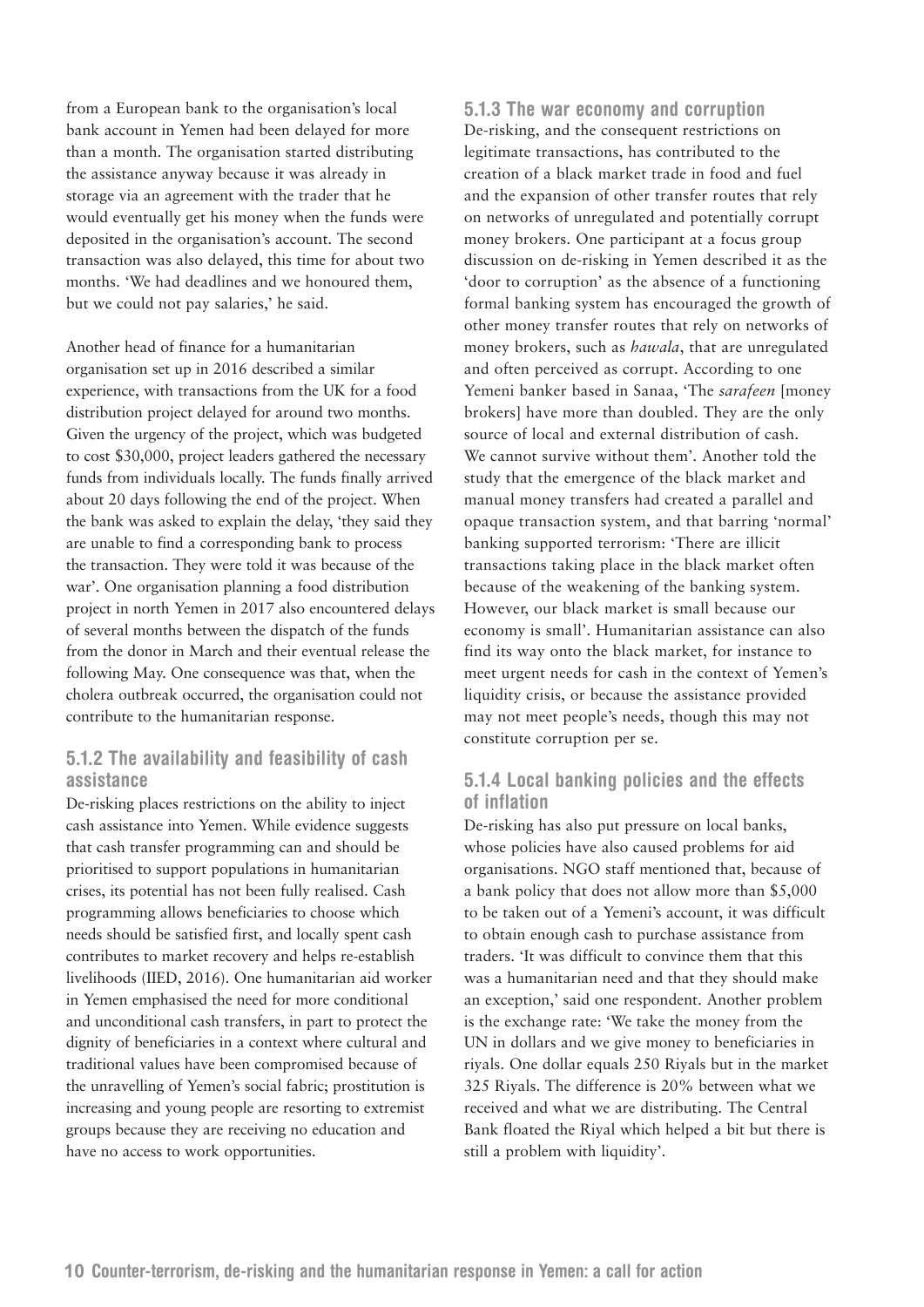# **6 Conclusion**

Overall, the study found that:

- **De-risking has encouraged Yemeni banks to professionalise.** Bankers in Yemen have described how they have invested in building the capacity of their staff in order to ensure that their operations meet international standards. Because of the Central Bank crisis, individual banks have reached out to international and regional counterparts in order to guarantee some form of access (although highly restricted) to the global financial system.
- **De-risking has put a financial and administrative burden on Yemeni banks.** With restrictions on transactions within Yemen as well as international transactions, banks have had to invest in finding other regional institutions in the Gulf or in Asia willing to allow them to open bank accounts. With the Central Bank's relocation from Sanaa to Aden, local Yemeni banks have had to rely on their own resources and communicate individually with international banks in an effort to maintain access to the international market.
- **Local humanitarian organisations are struggling, but community resilience seems to be expanding in the face of banking restrictions.** Local organisations and communities are finding ways to work around de-risking and to continue their humanitarian response against the odds by relying on locally sourced funds and resources from within the community, as well as thinking creatively about ways to ensure that humanitarian assistance reaches people in need. However, the extent of the humanitarian crisis in Yemen (exacerbated by the cholera outbreak) means that a community response is not sufficient, and Yemenis feel abandoned by the international community. Young people are particularly vulnerable, and extremist groups have taken advantage of their frustration.
- **De-risking is contributing to a war economy and corruption in Yemen.** Respondents have described how restrictions within the formal banking system have led to the expansion of other money transfer routes that are unregulated and potentially corrupt. Brokers working within this parallel system are thriving on the war and have no incentives to promote peace.
- **De-risking is harming Yemen's private sector in addition to humanitarian organisations in the country. This will have grave implications for Yemen's post-conflict reconstruction process and economic rehabilitation.** While large international humanitarian organisations have successfully made international transactions to Yemen, the private sector has largely been barred from transferring or receiving funds. Western banks had already cut credit lines for traders shipping food to Yemen, and are unwilling to offer letters of credit guaranteeing that sellers will be paid on time. The International Finance Corporation (IFC) is in the process of working on a project to act as a guarantor of select businesses in Yemen to international banks, but the project has yet to be implemented.
- **There is a tension between counter-terrorism measures on the one hand, and humanitarian principles, particularly the principle of neutrality and humanity, on the other.** While International Humanitarian Law (IHL) obliges parties to an armed conflict to undertake relief actions themselves or allow humanitarian organisations to do so, without discrimination on the basis of nationality, race, religion or other criteria, and that assistance and protection be given only in proportion to need, counter-terrorism measures designate certain armed actors as terrorist, and therefore criminalises any engagement with them. In Yemen, de-risking is starving the population of much-needed funds, both for humanitarian assistance and to keep businesses alive.

### **6.1 Towards a holistic approach: a four-point proposal**

This four-point proposal is intended as a call for action, to be implemented in its totality and not as individual parts. The proposal is informed by an overall approach that links humanitarian engagement in response to the conflict, at national, regional and international level, to a long-term plan of economic stabilisation and reconstruction. It is a departure from piecemeal approaches that regard humanitarian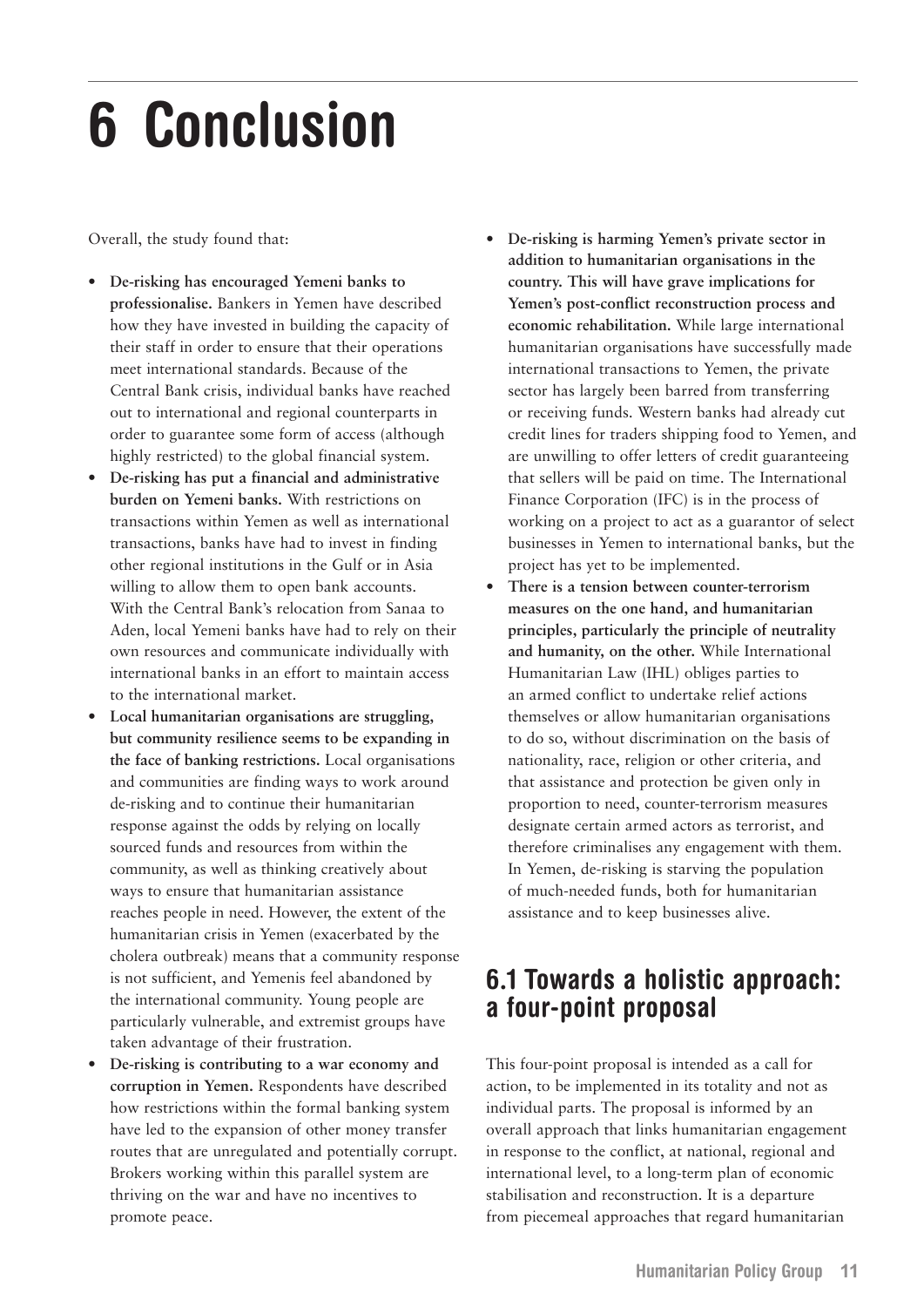response as divorced from long-term considerations. The purpose of the proposal is to address local and international blockages to the humanitarian response in Yemen, as well as identifying pathways towards economic reconstruction. It is informed by the interviews conducted for this study, the wider literature and an expanding body of work on the impact of de-risking on local humanitarian organisations in conflict zones.

#### **Point One: To international humanitarian actors**

**Establish a comprehensive approach to the Yemen crisis that includes humanitarian, development and security considerations together, not in silos. Facilitating the flow of funds via a more proportionate de-risking policy will be integral to this approach.** The Yemen crisis shows that a comprehensive approach to humanitarian action, development and security is not a luxury but a necessity. Cash transfer programming could be a way to link the humanitarian response to a plan for post-conflict reconstruction and the revival of the Yemeni economy. This will require a shift in de-risking policy to facilitate the flow of funds to meet humanitarian and economic reconstruction needs. A reformed and strengthened Central Bank could act as guarantor to ensure that funds are used for legitimate ends.

#### **Point Two: To the Saudi-led coalition and the Houthis**

**Lifting the economic blockade is a humanitarian priority, and the Saudi-led coalition is responsible for doing this. Lifting the blockade will provide an opportunity for the economic stabilisation of Yemen.** The blockade, driven by fears of arms supplies to the Houthis from Iran, is starving Yemen of much-needed assistance and trade. Ensuring that Iran does not supply weapons to the Houthis should not result in an expanding humanitarian crisis, which has seen 7m people pushed to the brink of famine. UN agencies and the international community writ large should put more pressure on the Saudi-led coalition to lift the economic blockade and invest in alternative options to ensure that no arms smuggling is taking place. Investing in satellite technology is key to increasing the effectiveness

of surveillance at minimal cost (El Taraboulsi-McCarthy and Firebrace, 2017). Opportunities for arms smuggling need to be shut down and vital international shipping lanes protected from disruption. The Houthis must abide by International Humanitarian Law and ensure humanitarian access.

#### **Point Three: To the international community and political leaders in the West and the Middle East**

**A political community of the willing and the humanitarian community should put pressure on Saudi Arabia and the government of Yemen to revitalise the Central Bank so that Yemenis can access funds, businesses can get letters of credit and salaries are paid.**

A functioning Central Bank is essential to any efforts to stabilise Yemen's failing economy. The relocation of the Bank from Sanaa to Aden, without ensuring adequate human resources, service provision or cash reserves, has meant that salaries have not been paid to more than 1m civil servants, out of a total working population of 4.2m (IRIS, 2017: 12). The Bank can act as a guarantor for local banks and businesses, ensure that salaries are paid, traders have access to letters of credit and channels of communication remain open to the international financial system. The Central Bank can also stabilise the exchange rate and help ensure that the expanding black market and illicit money brokering practices are curtailed.

#### **Point Four: To European and American policymakers and international bankers**

**Revisit de-risking policies in crisis contexts and allow for dialogue with local banks to evaluate needs and procedures to ensure that proportionate levels of de-risking are in place.** 

De-risking is a threat to humanitarian responses and economic revival. One way forward could be to develop bespoke policies to ensure dialogue between international and local banks in an effort to facilitate the flow of funds. The IMF and the World Bank can play an intermediary role in situations like this by acting as a guarantor for local businesses and banks, to ensure that humanitarian assistance continues to be delivered.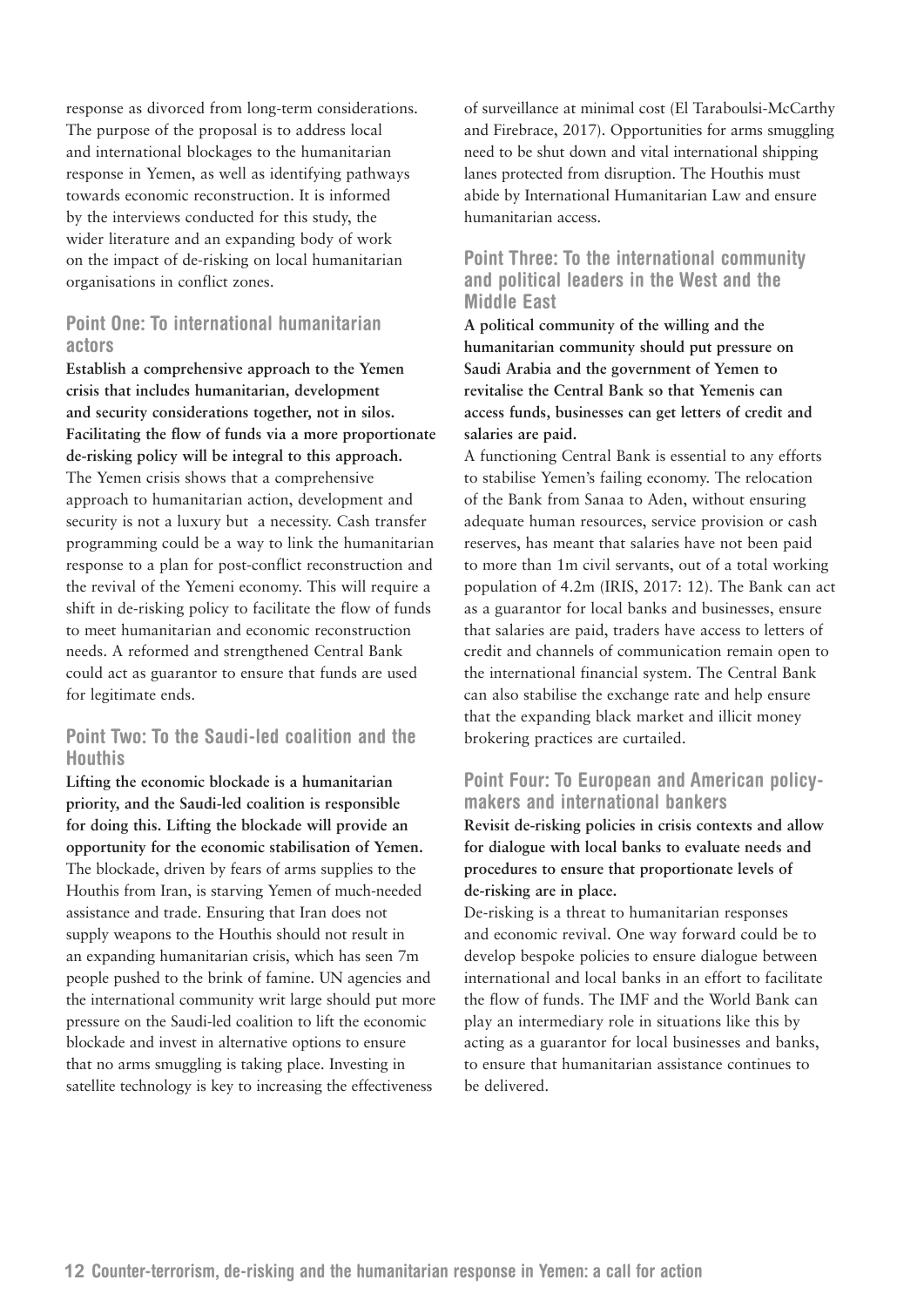# **References**

A&L Goodbody (2012) 'Shah-v-HSBC Private Bank (UK) Limited (2012)', *Lexology*, [https://www.lexology.](https://www.lexology.com/library/detail.aspx?g=063d98ce-8563-4659-8963-%2059d85c01b18c) [com/library/detail.aspx?g=063d98ce-8563-4659-8963-](https://www.lexology.com/library/detail.aspx?g=063d98ce-8563-4659-8963-%2059d85c01b18c)  [59d85c01b18c](https://www.lexology.com/library/detail.aspx?g=063d98ce-8563-4659-8963-%2059d85c01b18c)

Amnesty International (2017) *Amnesty International Report 2016–2017. The State of the World's Human Rights – Yemen*, [https://www.amnesty.org/en/countries/](https://www.amnesty.org/en/countries/middle-east-and-north-africa/yemen/report-yemen) [middle-east-and-north-africa/yemen/report-yemen.](https://www.amnesty.org/en/countries/middle-east-and-north-africa/yemen/report-yemen)

Baron, A. (2014) 'US Treasury Labels Prominent Yemeni Politician a Terrorist', *Christian Science Monitor*, [http://www.csmonitor.com/World/Security-](http://www.csmonitor.com/World/Security-Watch/2014/%200203/US-Treasury-labels-prominent-Yemeni-politician-a-terrorist)[Watch/2014/ 0203/US-Treasury-labels-prominent-](http://www.csmonitor.com/World/Security-Watch/2014/%200203/US-Treasury-labels-prominent-Yemeni-politician-a-terrorist)[Yemeni-politician-a-terrorist](http://www.csmonitor.com/World/Security-Watch/2014/%200203/US-Treasury-labels-prominent-Yemeni-politician-a-terrorist).

Caplen, B. (2017) 'South Pacific Financial Centres Hit by Derisking Global Banks', FDI Intelligence, [https://www.fdiintelligence.com/Sectors/Financial-](https://www.fdiintelligence.com/Sectors/Financial-Services/South-Pacific-financial-centres-hit-by-derisking-global-banks)[Services/South-Pacific-financial-centres-hit-by](https://www.fdiintelligence.com/Sectors/Financial-Services/South-Pacific-financial-centres-hit-by-derisking-global-banks)[derisking-global-banks](https://www.fdiintelligence.com/Sectors/Financial-Services/South-Pacific-financial-centres-hit-by-derisking-global-banks).

Charity Finance Group (CFG) (2015) *Impact of Bank De-risking on Not-for-Profit Organizations*, [http://www.cfg.org.uk/Policy/~/media/Files/Policy/](http://www.cfg.org.uk/Policy/~/media/Files/Policy/Banking/Briefing%20%20Impact%20of%20banks%20derisking%20activities%20on%20charities%20%20March%202015.pdf) [Banking/Briefing%20%20Impact%20of%20](http://www.cfg.org.uk/Policy/~/media/Files/Policy/Banking/Briefing%20%20Impact%20of%20banks%20derisking%20activities%20on%20charities%20%20March%202015.pdf) [banks%20derisking%20activities%20on%20](http://www.cfg.org.uk/Policy/~/media/Files/Policy/Banking/Briefing%20%20Impact%20of%20banks%20derisking%20activities%20on%20charities%20%20March%202015.pdf) [charities%20%20March%202015.pdf.](http://www.cfg.org.uk/Policy/~/media/Files/Policy/Banking/Briefing%20%20Impact%20of%20banks%20derisking%20activities%20on%20charities%20%20March%202015.pdf)

Clausen, M.-L. (2015) 'Understanding the Crisis in Yemen: Evaluating Competing Narratives', *International Spectator*, 50(3).

De Oliviera et al. (2016) *Building Trust and Taking Risks in the Global Effort to Tackle Financial Crime*, Royal United Services Institute (RUSI), [https://rusi.org/sites/](https://rusi.org/sites/default/files/rusi_building_trust_and_taking_risks.pdf) [default/files/rusi\\_building\\_trust\\_and\\_taking\\_risks.pdf.](https://rusi.org/sites/default/files/rusi_building_trust_and_taking_risks.pdf)

DG-ECHO (2017) 'Yemen – Cholera Outbreak, Food Insecurity and Displacement', [http://reliefweb.int/map/](http://reliefweb.int/map/yemen/yemen-cholera-outbreak-food-insecurity-and-displacement-dg-echo-daily-map-28072017) [yemen/yemen-cholera-outbreak-food-insecurity-and](http://reliefweb.int/map/yemen/yemen-cholera-outbreak-food-insecurity-and-displacement-dg-echo-daily-map-28072017)[displacement-dg-echo-daily-map-28072017](http://reliefweb.int/map/yemen/yemen-cholera-outbreak-food-insecurity-and-displacement-dg-echo-daily-map-28072017).

DW (2017) 'German Bank Blacklist of Yemeni Nationals Widens', [http://www.dw.com/en/german](http://www.dw.com/en/german-bank-blacklist-of-yemeni-nationals-widens/a-37839413)[bank-blacklist-of-yemeni-nationals-widens/a-37839413](http://www.dw.com/en/german-bank-blacklist-of-yemeni-nationals-widens/a-37839413).

Dyke, J. (2014) 'Analysis: NGOs and Anti-terror Laws – How to Keep Your Bank Manager Happy', IRIN, <https://www.irinnews.org/analysis/2014/12/31>.

El Taraboulsi, S. (2015) 'Saudi Blockade Threatens Famine in Yemen', [https://www.opendemocracy.net/](https://www.opendemocracy.net/north-africa-west-asia/sherine-el-taraboulsi/saudi-blockade-threatens-famine-in-yemen) [north-africa-west-asia/sherine-el-taraboulsi/saudi](https://www.opendemocracy.net/north-africa-west-asia/sherine-el-taraboulsi/saudi-blockade-threatens-famine-in-yemen)[blockade-threatens-famine-in-yemen.](https://www.opendemocracy.net/north-africa-west-asia/sherine-el-taraboulsi/saudi-blockade-threatens-famine-in-yemen)

El Taraboulsi, S. and N. Majid (2017) *Private Sector Engagement in Complex Emergencies: Case Studies from Yemen and Southern Somalia*. London: ODI, [https://www.odi.org/publications/10720-private-sector](https://www.odi.org/publications/10720-private-sector-engagement-complex-emergencies-case-studies-yemen-and-southern-somalia)[engagement-complex-emergencies-case-studies-yemen](https://www.odi.org/publications/10720-private-sector-engagement-complex-emergencies-case-studies-yemen-and-southern-somalia)[and-southern-somalia.](https://www.odi.org/publications/10720-private-sector-engagement-complex-emergencies-case-studies-yemen-and-southern-somalia)

El Taraboulsi-McCarthy, S. and J. Firebrace (2017) 'Time to rethink UK Engagement with Saudi Arabia', *OpenDemocracy*, [https://www.opendemocracy.net/](https://www.opendemocracy.net/%20north-africa-west-asia/sherine-el-taraboulsi-james-firebrace/time-to-rethink-uk-s-engagement-with-sa)  [north-africa-west-asia/sherine-el-taraboulsi-james](https://www.opendemocracy.net/%20north-africa-west-asia/sherine-el-taraboulsi-james-firebrace/time-to-rethink-uk-s-engagement-with-sa)[firebrace/time-to-rethink-uk-s-engagement-with-sa.](https://www.opendemocracy.net/%20north-africa-west-asia/sherine-el-taraboulsi-james-firebrace/time-to-rethink-uk-s-engagement-with-sa)

FAO (2017) 'Yemen Crisis', http://www.fao.org/ emergencies/crisis/yemen/intro/en.

Friedman, U. (2016) 'The Age of ISIS: Is Terrorism Getting Worse?', *The Atlantic*, [https://www.theatlantic.](https://www.theatlantic.com/international/archive/2016/07/terrorism-isis-global-america/490352) [com/international/archive/2016/07/terrorism-isis](https://www.theatlantic.com/international/archive/2016/07/terrorism-isis-global-america/490352)[global-america/490352.](https://www.theatlantic.com/international/archive/2016/07/terrorism-isis-global-america/490352)

FATF (2012) 'International Standards on Combatting Money Laundering and the Financing of Terrorism and Proliferation: The FATF Recommendations', [http://www.fatfgafi.org/media/fatf/documents/](http://www.fatfgafi.org/media/fatf/documents/recommendations/pdfs/FATF_Recommendations.pdf) [recommendations/pdfs/FATF\\_Recommendations.pdf](http://www.fatfgafi.org/media/fatf/documents/recommendations/pdfs/FATF_Recommendations.pdf).

Hooper, S. (2014) 'Are UK Banks Targeting Muslim Charities?', Al Jazeera English, [http://www.aljazeera.](http://www.aljazeera.com/indepth/features/2014/08/are-uk-banks-targeting-muslim-charities-20148582932885804.html) [com/indepth/features/2014/08/are-uk-banks-targeting](http://www.aljazeera.com/indepth/features/2014/08/are-uk-banks-targeting-muslim-charities-20148582932885804.html)[muslim-charities-20148582932885804.html](http://www.aljazeera.com/indepth/features/2014/08/are-uk-banks-targeting-muslim-charities-20148582932885804.html).

HRW (2017) 'Yemen: Coalition Blockade Imperils Civilians', [https://www.hrw.org/news/2017/12/07/](https://www.hrw.org/news/2017/12/07/yemen-coalition-blockade-imperils-civilians) [yemen-coalition-blockade-imperils-civilians.](https://www.hrw.org/news/2017/12/07/yemen-coalition-blockade-imperils-civilians)

HRW (2016) 'Bombing Businesses', Human Rights Watch, [https://www.hrw.org/report/2016/07/11/](https://www.hrw.org/report/2016/07/11/bombing-businesses/saudi-coalition-airstrikes-yemens-civilian-economic-structures) [bombing-businesses/saudi-coalition-airstrikes-yemens](https://www.hrw.org/report/2016/07/11/bombing-businesses/saudi-coalition-airstrikes-yemens-civilian-economic-structures)[civilian-economic-structures.](https://www.hrw.org/report/2016/07/11/bombing-businesses/saudi-coalition-airstrikes-yemens-civilian-economic-structures)

ICG (2016) 'Central Bank Crisis Risks Famine in Yemen', International Crisis Group, [https://www.](https://www.crisisgroup.org/middle-east-north-africa/gulf-and-arabian-peninsula/yemen/central-bank-crisis-risks-famine-yemen) [crisisgroup.org/middle-east-north-africa/gulf-and](https://www.crisisgroup.org/middle-east-north-africa/gulf-and-arabian-peninsula/yemen/central-bank-crisis-risks-famine-yemen)[arabian-peninsula/yemen/central-bank-crisis-risks](https://www.crisisgroup.org/middle-east-north-africa/gulf-and-arabian-peninsula/yemen/central-bank-crisis-risks-famine-yemen)[famine-yemen](https://www.crisisgroup.org/middle-east-north-africa/gulf-and-arabian-peninsula/yemen/central-bank-crisis-risks-famine-yemen).

ICG (2017) 'Instruments of Pain (I): Conflict and Famine in Yemen', International Crisis Group, [https://www.crisisgroup.org/middle-east-north-africa/](https://www.crisisgroup.org/middle-east-north-africa/gulf-and-arabian-peninsula/yemen/b052-instruments-pain-i-conflict-and-famine-yemen) [gulf-and-arabian-peninsula/yemen/b052-instruments](https://www.crisisgroup.org/middle-east-north-africa/gulf-and-arabian-peninsula/yemen/b052-instruments-pain-i-conflict-and-famine-yemen)[pain-i-conflict-and-famine-yemen.](https://www.crisisgroup.org/middle-east-north-africa/gulf-and-arabian-peninsula/yemen/b052-instruments-pain-i-conflict-and-famine-yemen)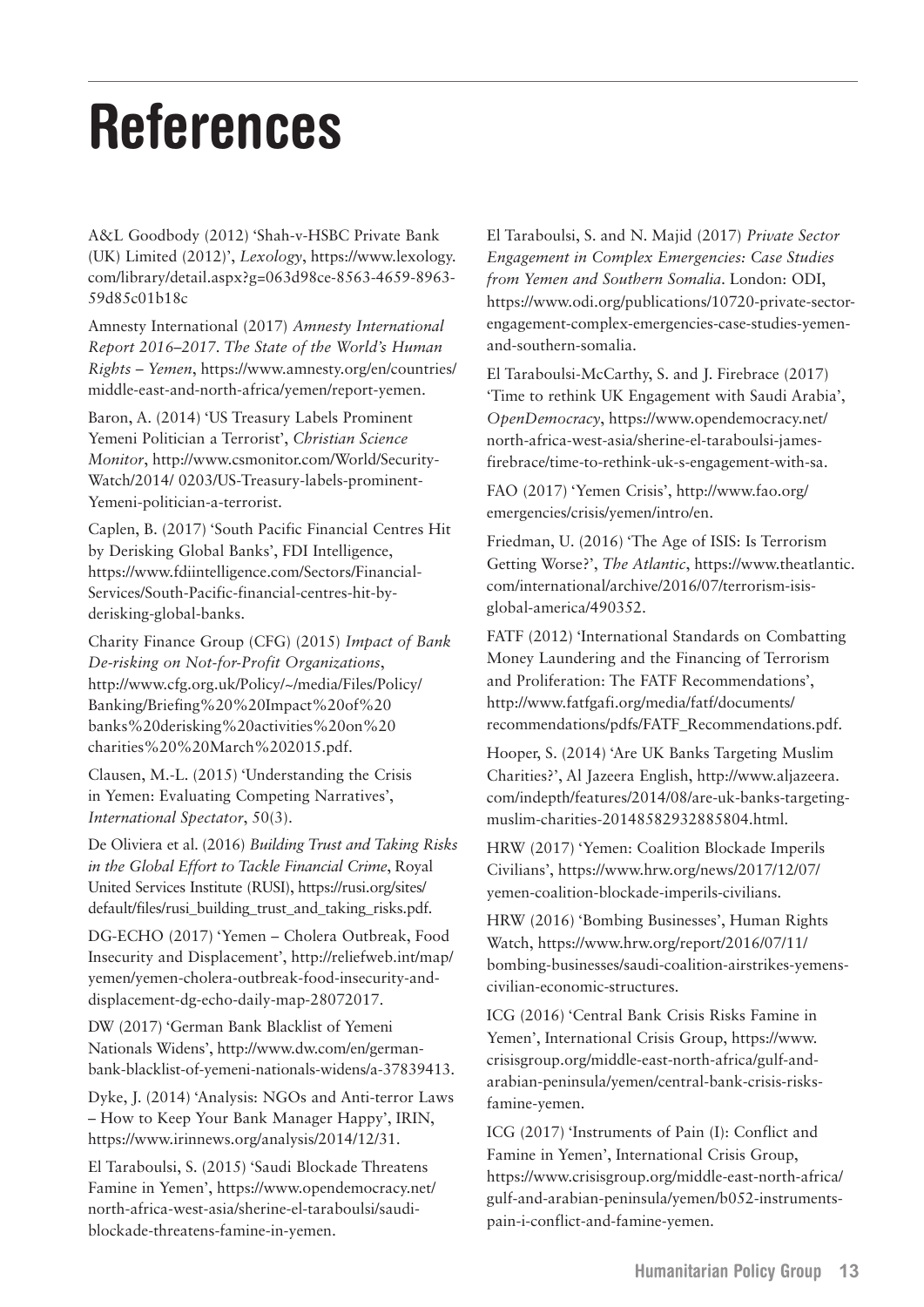IIED (2016) *Making Cash Work for Cities and Towns Affected by Humanitarian Crises*, [http://pubs.iied.org/](http://pubs.iied.org/%20pdfs/17352IIED.pdf)  [pdfs/17352IIED.pdf.](http://pubs.iied.org/%20pdfs/17352IIED.pdf)

IMF (2017) *Recent Trends in Correspondent Banking Relationships – Further Considerations*, [http://www.imf.org/en/Publications/Policy-Papers/](http://www.imf.org/en/Publications/Policy-Papers/Issues/2017/04/21/%20recent-trends-in-correspondent-banking-relationships-further-considerations) [Issues/2017/04/21/ recent-trends-in-correspondent](http://www.imf.org/en/Publications/Policy-Papers/Issues/2017/04/21/%20recent-trends-in-correspondent-banking-relationships-further-considerations)[banking-relationships-further-considerations](http://www.imf.org/en/Publications/Policy-Papers/Issues/2017/04/21/%20recent-trends-in-correspondent-banking-relationships-further-considerations).

IMF (2016) 'The Withdrawal of Correspondent Banking Relationships: A Case for Policy Action', [https://www.](https://www.imf.org/external/pubs/ft/sdn/2016/sdn1606.pdf) [imf.org/external/pubs/ft/sdn/2016/sdn1606.pdf](https://www.imf.org/external/pubs/ft/sdn/2016/sdn1606.pdf).

International Monetary Fund and Union of Arab Banks (2015) 'The Impact of De-Risking on Arab Banks', [http://www.nmta.us/assets/docs/DOBS/the%20](http://www.nmta.us/assets/docs/DOBS/the%20impact%20of%20derisking%20on%20the%20mena%20region.pdf) [impact%20of%20derisking%20on%20the%20](http://www.nmta.us/assets/docs/DOBS/the%20impact%20of%20derisking%20on%20the%20mena%20region.pdf) [mena%20region.pdf](http://www.nmta.us/assets/docs/DOBS/the%20impact%20of%20derisking%20on%20the%20mena%20region.pdf).

IRIS (2017) 'Yemen Six Month Economic Analysis', [http://www.iris-france.org/wp-content/uploads/2017/04/](http://www.iris-france.org/wp-content/uploads/2017/04/%20IARAN-YEMEN-6-month-analysis-REPORT-1.pdf)  [IARAN-YEMEN-6-month-analysis-REPORT-1.pdf.](http://www.iris-france.org/wp-content/uploads/2017/04/%20IARAN-YEMEN-6-month-analysis-REPORT-1.pdf)

ISFD (2015) 'IDB's Support for Fragile and Conflictaffected States', [https://www.isdb-pilot.org/wp-content/](https://www.isdb-pilot.org/wp-content/uploads/2017/05/IDBs-Support-for-Fragile-and-Conflict-Affected-States.pdf) [uploads/2017/05/IDBs-Support-for-Fragile-and-](https://www.isdb-pilot.org/wp-content/uploads/2017/05/IDBs-Support-for-Fragile-and-Conflict-Affected-States.pdf)[Conflict-Affected-States.pdf](https://www.isdb-pilot.org/wp-content/uploads/2017/05/IDBs-Support-for-Fragile-and-Conflict-Affected-States.pdf).

Keatinge, T. (2014) 'Uncharitable Behavior', *Demos*, [https://www.demos.co.uk/files/](https://www.demos.co.uk/files/DEMOSuncharitablebehaviourREPORT.pdf) [DEMOSuncharitablebehaviourREPORT.pdf.](https://www.demos.co.uk/files/DEMOSuncharitablebehaviourREPORT.pdf)

Kingdom of Saudi Arabia Mission to the EU (2017) 'Infographies: L'aide humanitaire saoudienne au Yémen', [http://ksamissioneu.net/en/infographies-laide](http://ksamissioneu.net/en/infographies-laide-humanitaire-saoudienne-au-yemen)[humanitaire-saoudienne-au-yemen](http://ksamissioneu.net/en/infographies-laide-humanitaire-saoudienne-au-yemen).

KSRelief (2017) 'KSRelief: Statistics for KSRelief Projects for Yemen (14 August 2017)', [https://www.ksrelief.org/English/DataAndResult/](https://www.ksrelief.org/English/DataAndResult/%20Documents/Statistics%20for%20KSrelief%20Projects%20for%20Yemen%20(14%20August%20%202017).pdf)  [Documents/Statistics%20for%20KSrelief%20](https://www.ksrelief.org/English/DataAndResult/%20Documents/Statistics%20for%20KSrelief%20Projects%20for%20Yemen%20(14%20August%20%202017).pdf) [Projects%20for%20Yemen%20\(14%20August%20](https://www.ksrelief.org/English/DataAndResult/%20Documents/Statistics%20for%20KSrelief%20Projects%20for%20Yemen%20(14%20August%20%202017).pdf)  [2017\).pdf](https://www.ksrelief.org/English/DataAndResult/%20Documents/Statistics%20for%20KSrelief%20Projects%20for%20Yemen%20(14%20August%20%202017).pdf).

Metcalfe-Hough, V., T. Keatinge and S. Pantuliano (2015) *UK Humanitarian Aid in the Age of Counter-terrorism: Perceptions and Reality*, HPG Working Paper. London: ODI, [https://www.odi.org/](https://www.odi.org/publications/9301-counter-terrorism-legislation-law-uk-muslim-ngos-charities-commission-humanitarian) [publications/9301-counter-terrorism-legislation-law](https://www.odi.org/publications/9301-counter-terrorism-legislation-law-uk-muslim-ngos-charities-commission-humanitarian)[uk-muslim-ngos-charities-commission-humanitarian](https://www.odi.org/publications/9301-counter-terrorism-legislation-law-uk-muslim-ngos-charities-commission-humanitarian).

MSF (2016) 'Yemen: Struggling for Oxygen Inside the Besieged Taiz Enclave', [http://www.msf.org/article/](http://www.msf.org/article/yemen-struggling-oxygen-inside-besieged-taiz-enclave) [yemen-struggling-oxygen-inside-besieged-taiz-enclave](http://www.msf.org/article/yemen-struggling-oxygen-inside-besieged-taiz-enclave).

Nasser, A. (2016) 'Yemen without a Functioning Central Bank: The Loss of Basic Economic Stabilization and Accelerating Famine', Sana'a Center for Strategic Studies, [http://sanaacenter.org/](http://sanaacenter.org/%20publications/main-publications/55)  [publications/main-publications/55.](http://sanaacenter.org/%20publications/main-publications/55)

OCHA (2017a) 'The Humanitarian Situation in Yemen in Facts and Figures – 15 August 2017', [https://www.unocha.org/sites/unocha/files/dms/FF\\_](https://www.unocha.org/sites/unocha/files/dms/FF_%20updated_15082017.pdf)  [updated\\_15082017.pdf.](https://www.unocha.org/sites/unocha/files/dms/FF_%20updated_15082017.pdf)

OCHA (2017b) 'Periodic Monitoring Review January– April 2017', [http://reliefweb.int/sites/reliefweb.int/files/](http://reliefweb.int/sites/reliefweb.int/files/resources/2017_PMR_YEMEN_final_EN.pdf) [resources/2017\\_PMR\\_YEMEN\\_final\\_EN.pdf.](http://reliefweb.int/sites/reliefweb.int/files/resources/2017_PMR_YEMEN_final_EN.pdf)

OCHA (2017c) 'Yemen Humanitarian Response Plan January–December 2017' [https://www.](https://www.humanitarianresponse.info/en/operations/yemen/document/yemen2017-hrpfinal) [humanitarianresponse.info/en/operations/yemen/](https://www.humanitarianresponse.info/en/operations/yemen/document/yemen2017-hrpfinal) [document/yemen2017-hrpfinal](https://www.humanitarianresponse.info/en/operations/yemen/document/yemen2017-hrpfinal).

OCHA (2017d) 'YEMEN: Organizations 3W Operational Presence (as of 31 July 2017)', [http://reliefweb.int/sites/reliefweb.int/files/](http://reliefweb.int/sites/reliefweb.int/files/%20resources/3W_Operational_Presence_July%20%202017%20En.pdf)  [resources/3W\\_Operational\\_Presence\\_July%20](http://reliefweb.int/sites/reliefweb.int/files/%20resources/3W_Operational_Presence_July%20%202017%20En.pdf)  [2017%20En.pdf](http://reliefweb.int/sites/reliefweb.int/files/%20resources/3W_Operational_Presence_July%20%202017%20En.pdf).

OCHA (2017e) 'Yemen: Revised Humanitarian Response Plan – Funding Status', [http://reliefweb.int/](http://reliefweb.int/sites/reliefweb.int/files/resources/ocha_yemen_funding_status_20170815.pdf) [sites/reliefweb.int/files/resources/ocha\\_yemen\\_funding\\_](http://reliefweb.int/sites/reliefweb.int/files/resources/ocha_yemen_funding_status_20170815.pdf) [status\\_20170815.pdf.](http://reliefweb.int/sites/reliefweb.int/files/resources/ocha_yemen_funding_status_20170815.pdf)

OHCHR (2017) 'Situation of Human Rights in Yemen: Report of the United Nations High Commissioner for Human Rights', [http://ap.ohchr.org/documents/](http://ap.ohchr.org/documents/%20dpage_e.aspx?si=A/HRC/33/38)  [dpage\\_e.aspx?si=A/HRC/33/38](http://ap.ohchr.org/documents/%20dpage_e.aspx?si=A/HRC/33/38).

OHCHR (2016) 'Situation of Human Rights in Yemen', [http://ap.ohchr.org/documents/dpage\\_e.](http://ap.ohchr.org/documents/dpage_e.aspx?si=A/HRC/33/38) [aspx?si=A/HRC/33/38.](http://ap.ohchr.org/documents/dpage_e.aspx?si=A/HRC/33/38)

Oxfam (2017) 'Famine and Hunger Crisis', [https://www.oxfam.org/en/emergencies/famine-and](https://www.oxfam.org/en/emergencies/famine-and-hunger-crisis)[hunger-crisis.](https://www.oxfam.org/en/emergencies/famine-and-hunger-crisis)

Qadir, M. Ihsan and M. Saifur Rehman, 'Organization of Islamic Cooperation (OIC) and Prospects of Yemeni Conflict Resolution: Delusion or Plausible Reality', *Journal of Political Studies*, 22(2).

Rageh, M. et al. (2016) 'Yemen without a Functioning Central Bank: The Loss of Basic Economic Stabilisation and Accelerating Famine', Open Democracy, [https://www.opendemocracy.net/north](https://www.opendemocracy.net/north-africa-west-asia/mansour-rageh-amal-nasser-farea-al-muslimi/yemen-without-functioning-central-bank-los)[africa-west-asia/mansour-rageh-amal-nasser-farea-al](https://www.opendemocracy.net/north-africa-west-asia/mansour-rageh-amal-nasser-farea-al-muslimi/yemen-without-functioning-central-bank-los)[muslimi/yemen-without-functioning-central-bank-los](https://www.opendemocracy.net/north-africa-west-asia/mansour-rageh-amal-nasser-farea-al-muslimi/yemen-without-functioning-central-bank-los).

Reuters (2016) 'How Yemen's Wartime Central Bank Keeps Country Afloat', [https://www.reuters.](https://www.reuters.com/article/yemen-security-cenbank/rpt-insight-how-yemens-wartime-central-bank-keeps-country-afloat-idUSL8N1924I0) [com/article/yemen-security-cenbank/rpt-insight-how](https://www.reuters.com/article/yemen-security-cenbank/rpt-insight-how-yemens-wartime-central-bank-keeps-country-afloat-idUSL8N1924I0)[yemens-wartime-central-bank-keeps-country-afloat](https://www.reuters.com/article/yemen-security-cenbank/rpt-insight-how-yemens-wartime-central-bank-keeps-country-afloat-idUSL8N1924I0)[idUSL8N1924I0.](https://www.reuters.com/article/yemen-security-cenbank/rpt-insight-how-yemens-wartime-central-bank-keeps-country-afloat-idUSL8N1924I0)

Reuters (2015) 'US Expands Intelligence Sharing with Saudis in Yemen Operation', [https://www.reuters.](https://www.reuters.com/article/us-usa-saudi-yemen-exclusive/exclusive-u-s-expands-intelligence-sharing-with-saudis-in-yemen-operation-idUSKBN0N129W20150410) [com/article/us-usa-saudi-yemen-exclusive/exclusive-u](https://www.reuters.com/article/us-usa-saudi-yemen-exclusive/exclusive-u-s-expands-intelligence-sharing-with-saudis-in-yemen-operation-idUSKBN0N129W20150410)[s-expands-intelligence-sharing-with-saudis-in-yemen](https://www.reuters.com/article/us-usa-saudi-yemen-exclusive/exclusive-u-s-expands-intelligence-sharing-with-saudis-in-yemen-operation-idUSKBN0N129W20150410)[operation-idUSKBN0N129W20150410](https://www.reuters.com/article/us-usa-saudi-yemen-exclusive/exclusive-u-s-expands-intelligence-sharing-with-saudis-in-yemen-operation-idUSKBN0N129W20150410).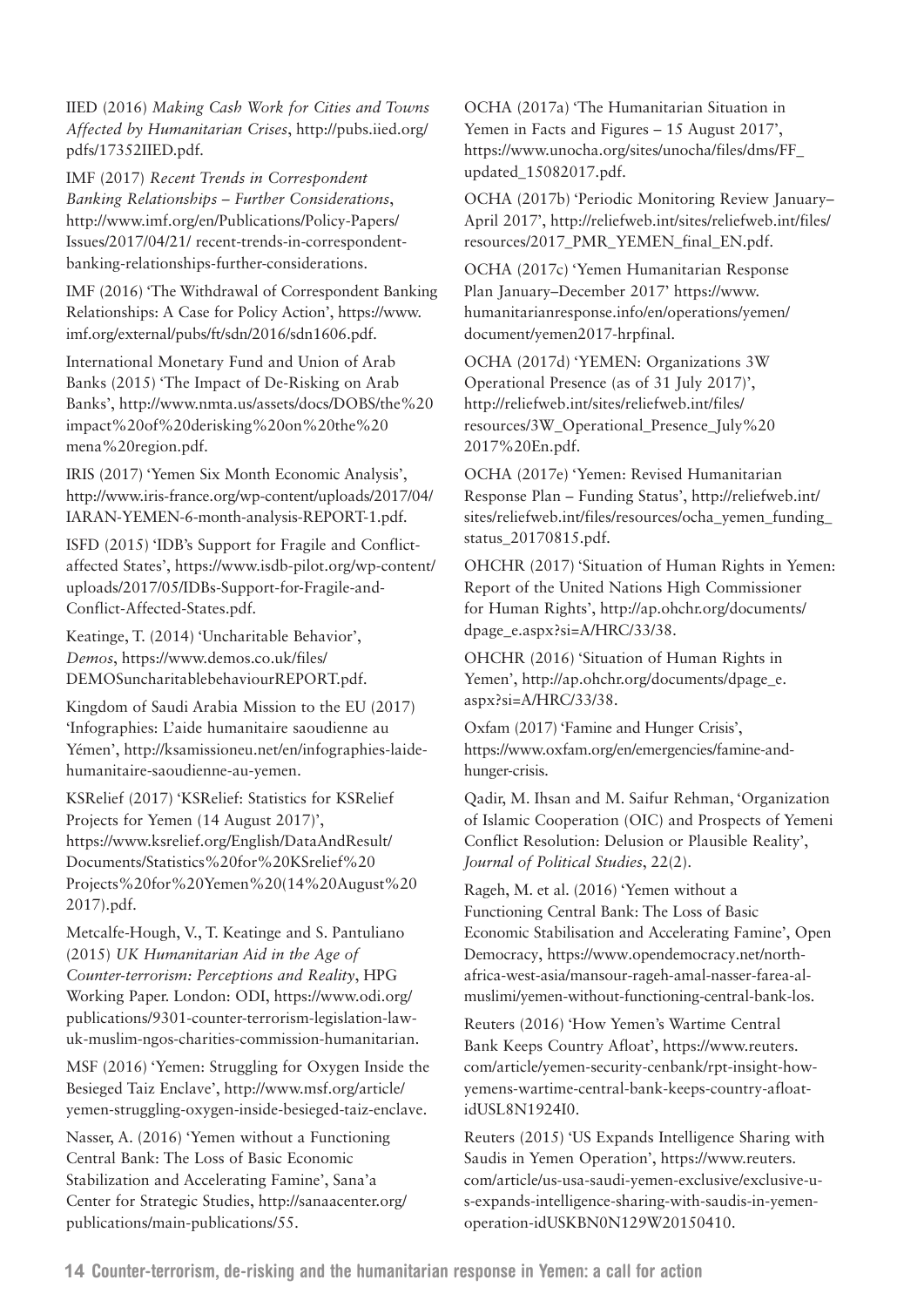Salisbury, P. (2016) *Yemen: Stemming the Rise of a Chaos State*, Chatham House, [https://www.chathamhouse.org/ publication/yemen](https://www.chathamhouse.org/%20publication/yemen-stemming-rise-chaos-state)[stemming-rise-chaos-state.](https://www.chathamhouse.org/%20publication/yemen-stemming-rise-chaos-state)

Salisbury, P. (2017) *Bickering While Yemen Burns: Poverty, War, and Political Indifference*, Arab Gulf States Institute in Washington, [http://www.agsiw.](http://www.agsiw.org/%20bickering-while-yemen-burns-poverty-war-and-political-indifference) [org/ bickering-while-yemen-burns-poverty-war-and](http://www.agsiw.org/%20bickering-while-yemen-burns-poverty-war-and-political-indifference)[political-indifference.](http://www.agsiw.org/%20bickering-while-yemen-burns-poverty-war-and-political-indifference)

Stenslie, S. (2016) 'Salman's Succession: Challenges to Stability in Saudi Arabia', *Washington Quarterly*, 39(2).

SWIFT (2016) 'Addressing the Unintended Consequences of Derisking: Focus on Africa', *SWIFT*, [https://www.swift.com/resource/addressing-unintended](https://www.swift.com/resource/addressing-unintended-consequences-de-risking-focus-africa)[consequences-de-risking-focus-africa](https://www.swift.com/resource/addressing-unintended-consequences-de-risking-focus-africa).

UNCTAD (2016) 'De-risking: The World Bank's Efforts', [http://unctad.org/meetings/en/Presentation/](http://unctad.org/meetings/en/Presentation/c1mem4_2016_p118_S4_E%20Van%20Der%20%20Does%20de%20Willebois_en.pdf) [c1mem4\\_2016\\_p118\\_S4\\_E%20Van%20Der%20](http://unctad.org/meetings/en/Presentation/c1mem4_2016_p118_S4_E%20Van%20Der%20%20Does%20de%20Willebois_en.pdf)  [Does%20de%20Willebois\\_en.pdf](http://unctad.org/meetings/en/Presentation/c1mem4_2016_p118_S4_E%20Van%20Der%20%20Does%20de%20Willebois_en.pdf).

UNDP (2015) 'UNDP SMEPS Rapid Business Survey', UNDP in Yemen, [http://www.ye.undp.org/content/](http://www.ye.undp.org/content/yemen/en/home/library/crisis_prevention_and_%20recovery/undp-smeps-rapid-business-survey.html) [yemen/en/home/library/crisis\\_prevention\\_and\\_](http://www.ye.undp.org/content/yemen/en/home/library/crisis_prevention_and_%20recovery/undp-smeps-rapid-business-survey.html)  [recovery/undp-smeps-rapid-business-survey.html.](http://www.ye.undp.org/content/yemen/en/home/library/crisis_prevention_and_%20recovery/undp-smeps-rapid-business-survey.html)

WFP (2017) 'Fighting Famine: Update on Nigeria, Somalia, South Sudan and Yemen', [http://documents.wfp.org/stellent/groups/public/](http://documents.wfp.org/stellent/groups/public/documents/ep/wfp292959.pdf) [documents/ep/wfp292959.pdf](http://documents.wfp.org/stellent/groups/public/documents/ep/wfp292959.pdf).

WFP (2015) 'WFP Warns of Food Crisis in

Yemen amid Challenges in Reaching People and Shortages of Funding', [http://www.wfp.org/news/news](http://www.wfp.org/news/news-release/wfp-head-warns-growing-food-crisis-yemen-amid-challenges-reaching-people-and-short)[release/wfp-head-warns-growing-food-crisis-yemen](http://www.wfp.org/news/news-release/wfp-head-warns-growing-food-crisis-yemen-amid-challenges-reaching-people-and-short)[amid-challenges-reaching-people-and-short.](http://www.wfp.org/news/news-release/wfp-head-warns-growing-food-crisis-yemen-amid-challenges-reaching-people-and-short)

WHO (2017a) 'Statement from UNICEF Executive Director Anthony Lake and WHO Director-General Margaret Chan on the Cholera Outbreak in Yemen as Suspected Cases Exceed 200,000', [http://www.who.int/](http://www.who.int/%20mediacentre/news/statements/2017/Cholera-Yemen/en)  [mediacentre/news/statements/2017/Cholera-Yemen/en.](http://www.who.int/%20mediacentre/news/statements/2017/Cholera-Yemen/en)

WHO (2017b) 'Yemen Cholera Response – Daily Epidemiological Update 13/08/2017', [http://www.emro.who.int/images/stories/yemen/](http://www.emro.who.int/images/stories/yemen/%20Yemen_Cholera_Response_-_Daily_Epidemiological_Update_-_2017-08-13.pdf?ua=1&ua=1)  [Yemen\\_Cholera\\_Response\\_-\\_Daily\\_Epidemiological\\_](http://www.emro.who.int/images/stories/yemen/%20Yemen_Cholera_Response_-_Daily_Epidemiological_Update_-_2017-08-13.pdf?ua=1&ua=1) [Update\\_-\\_2017-08-13.pdf?ua=1&ua=1](http://www.emro.who.int/images/stories/yemen/%20Yemen_Cholera_Response_-_Daily_Epidemiological_Update_-_2017-08-13.pdf?ua=1&ua=1).

Wintour, P. (2017) 'Saudi Arabia Still Blocking Aid to Yemen Despite Pledge to Lift Siege', *The Guardian*, [https://www.theguardian.com/world/2017/nov/24/](https://www.theguardian.com/world/2017/nov/24/saudi-arabia-continues-to-block-humanitarian-aid-to-yemen) [saudi-arabia-continues-to-block-humanitarian-aid-to](https://www.theguardian.com/world/2017/nov/24/saudi-arabia-continues-to-block-humanitarian-aid-to-yemen)[yemen.](https://www.theguardian.com/world/2017/nov/24/saudi-arabia-continues-to-block-humanitarian-aid-to-yemen)

World Bank Group (2016) *Migration and Development Brief 26*, [http://pubdocs.worldbankorg/](http://pubdocs.worldbankorg/en/661301460400427908/MigrationandDevelopmentBrief26.pdf) [en/661301460400427908/](http://pubdocs.worldbankorg/en/661301460400427908/MigrationandDevelopmentBrief26.pdf) [MigrationandDevelopmentBrief26.pdf](http://pubdocs.worldbankorg/en/661301460400427908/MigrationandDevelopmentBrief26.pdf).

Young, N. M. (2012) 'Banking Sector Nerves Blocking International Relief Says Islamic Relief FD', *Civil Society*, through: [https://www.civilsociety.co.uk/news/](https://www.civilsociety.co.uk/news/banking-sector-nerves-blocking-international-relief--says-islamic-relief-fd.html) [banking-sector-nerves-blocking-international-relief-](https://www.civilsociety.co.uk/news/banking-sector-nerves-blocking-international-relief--says-islamic-relief-fd.html) [says-islamic-relief-fd.html](https://www.civilsociety.co.uk/news/banking-sector-nerves-blocking-international-relief--says-islamic-relief-fd.html).